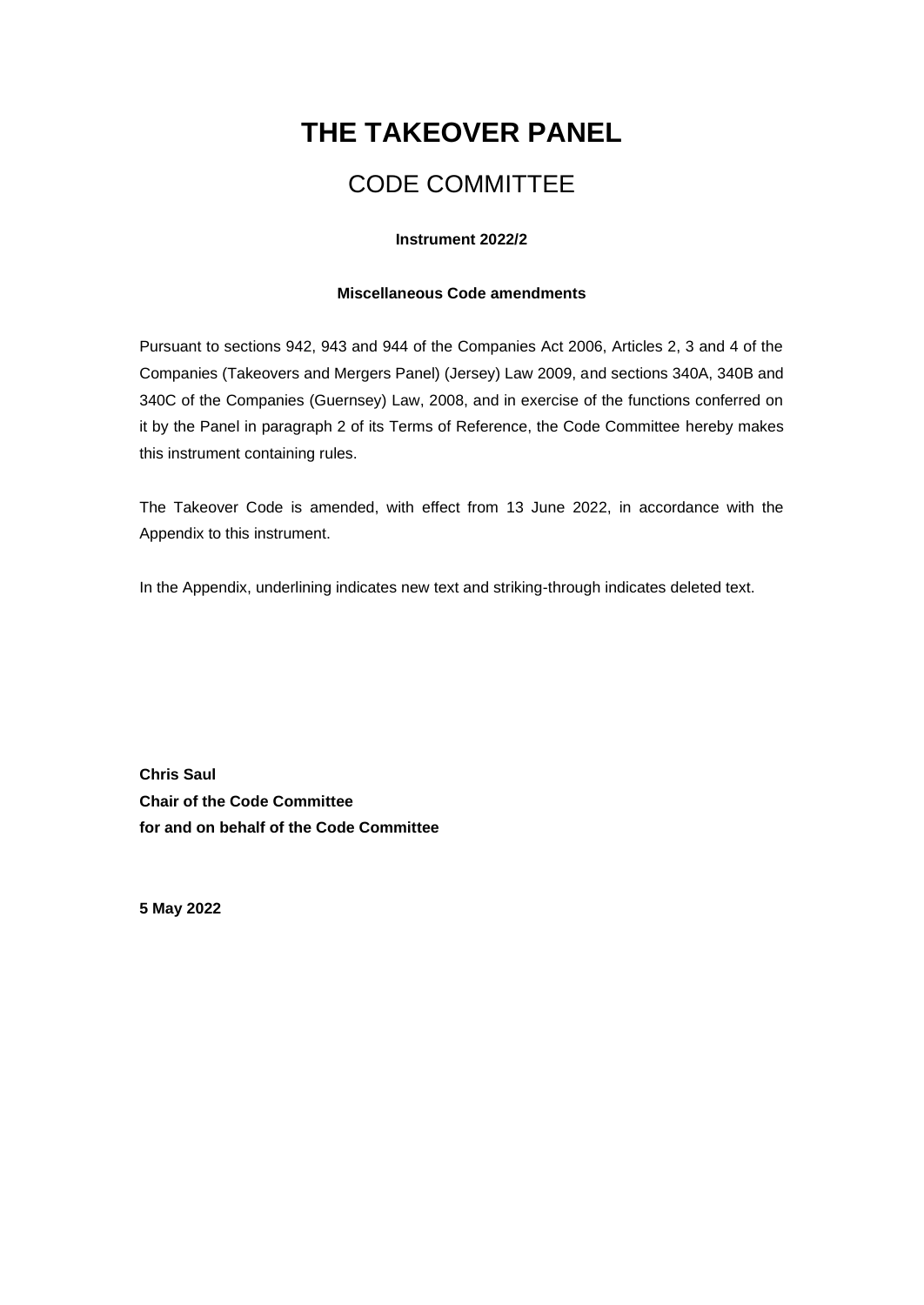# **APPENDIX**

# **DEFINITIONS**

**Acting in concert**

…

# *NOTES ON ACTING IN CONCERT*

…

# *11. Indemnity and other dealing arrangements*

…

*(b)* …

*Such dealing arrangements must be disclosed as required by Note 2 on Rule 2.4(c)(iv), Rule 2.7(c)(xii), Notes 5 and 6 on Rule 8, Rule 24.13 and Rule 25.6.*

…

# **Interests in securities**

*…*

# *NOTES ON INTERESTS IN SECURITIES*

*…*

# *10. Custodians and depositories*

*A custodian or depository acting in the normal course of its business will not be treated as having an interest in the securities it holds as a result of that activity.*

**Rule 1**

## **RULES**

## **SECTION D. THE APPROACH, ANNOUNCEMENTS AND INDEPENDENT ADVICE**

## **RULE 1. THE APPROACH**

## **1.1 NOTIFICATION OF OFFEREE BOARD**

**(a) An offeror (or its advisers) must notify a firm intention to make an offer in the first instance to the board of the offeree company (or its advisers).**

# **1.2 IDENTITY OF THE OFFEROR**

**(b) If the offer, or an approach with regard to a possible offer, is not made by the offeror or potential offeror, the identity of that person must be disclosed to the board of the offeree company at the outset.**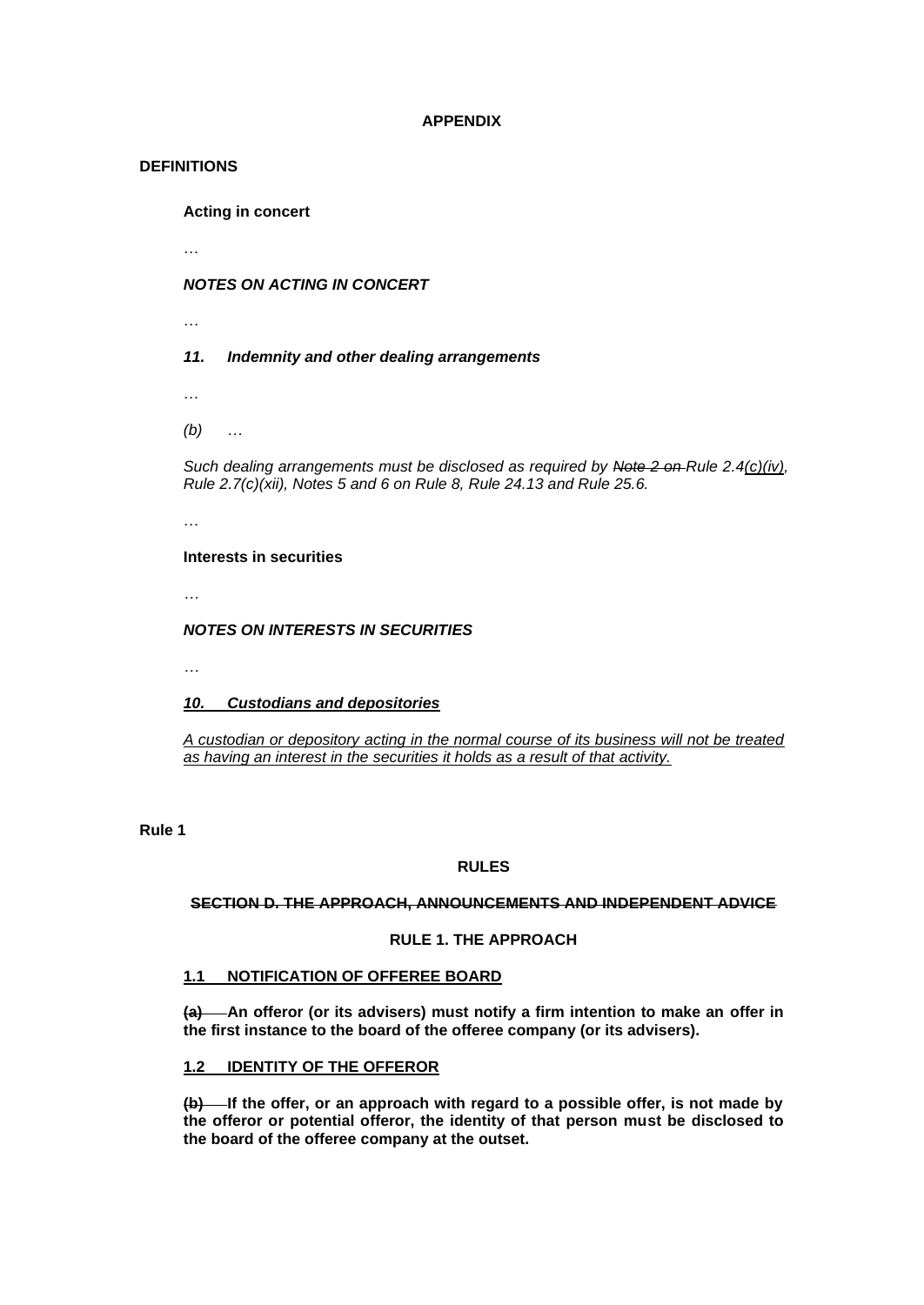#### **Rule 2.4**

#### **2.4 THE ANNOUNCEMENT OF A POSSIBLE OFFER**

…

**(c) Any announcement which commences an offer period and any subsequent announcement which first identifies a potential offeror must include:**

**(i) specify the date on which any deadline thereby set in accordance with Rule 2.6(a) will expire; and**

**(ii) include a summary of the provisions of Rule 8 (see the Panel's website at www.thetakeoverpanel.org.uk).;**

**(iii) details of any minimum level, or particular form, of consideration that any potential offeror(s) identified in the announcement would be obliged to offer under Rule 6 or Rule 11 (as appropriate); and**

**(iv) details of any dealing arrangement of the kind referred to in Note 11 on the definition of acting in concert to which the offeree company or a potential offeror identified in the announcement is a party. See also Note 6(b) on Rule 8.**

*NOTES ON RULE 2.4*

#### *1. Consequences of subsequent acquisitions of interests in shares*

*The acquisition of an interest in offeree company shares by a potential offeror whose existence has been announced (whether publicly identified or not), or which is a participant in a formal sale process, or by any person acting in concert with it may require immediate announcement by the potential offeror under the Note on Rule 7.1. See also Note 12 on Rule 8.*

#### *1. Announcement made without the agreement or approval of a potential offeror*

*If an announcement is made by the offeree company without the agreement or approval of a potential offeror:*

*(a) the announcement is not required to include the matters referred to in Rule 2.4(c)(iii) and (iv), insofar as they relate to the potential offeror; and*

*(b) any potential offeror identified in the announcement must make a further announcement specifying the matters referred to in Rule 2.4(c)(iii) and (iv) (as appropriate) as soon as practicable thereafter.*

#### *2. Indemnity and other dealing arrangements*

*Where the offeree company, an offeror or any person acting in concert with the offeree company or an offeror enters into any dealing arrangement of the kind referred to in Note 11 on the definition of acting in concert before the start of the offer period or the announcement that first identifies the offeror, details of the arrangement must be included in the relevant announcement as required by Notes 6(b) and (c) on Rule 8.*

*Where a dealing arrangement of the kind referred to above is entered into during the offer period, see Note 6(a) on Rule 8.*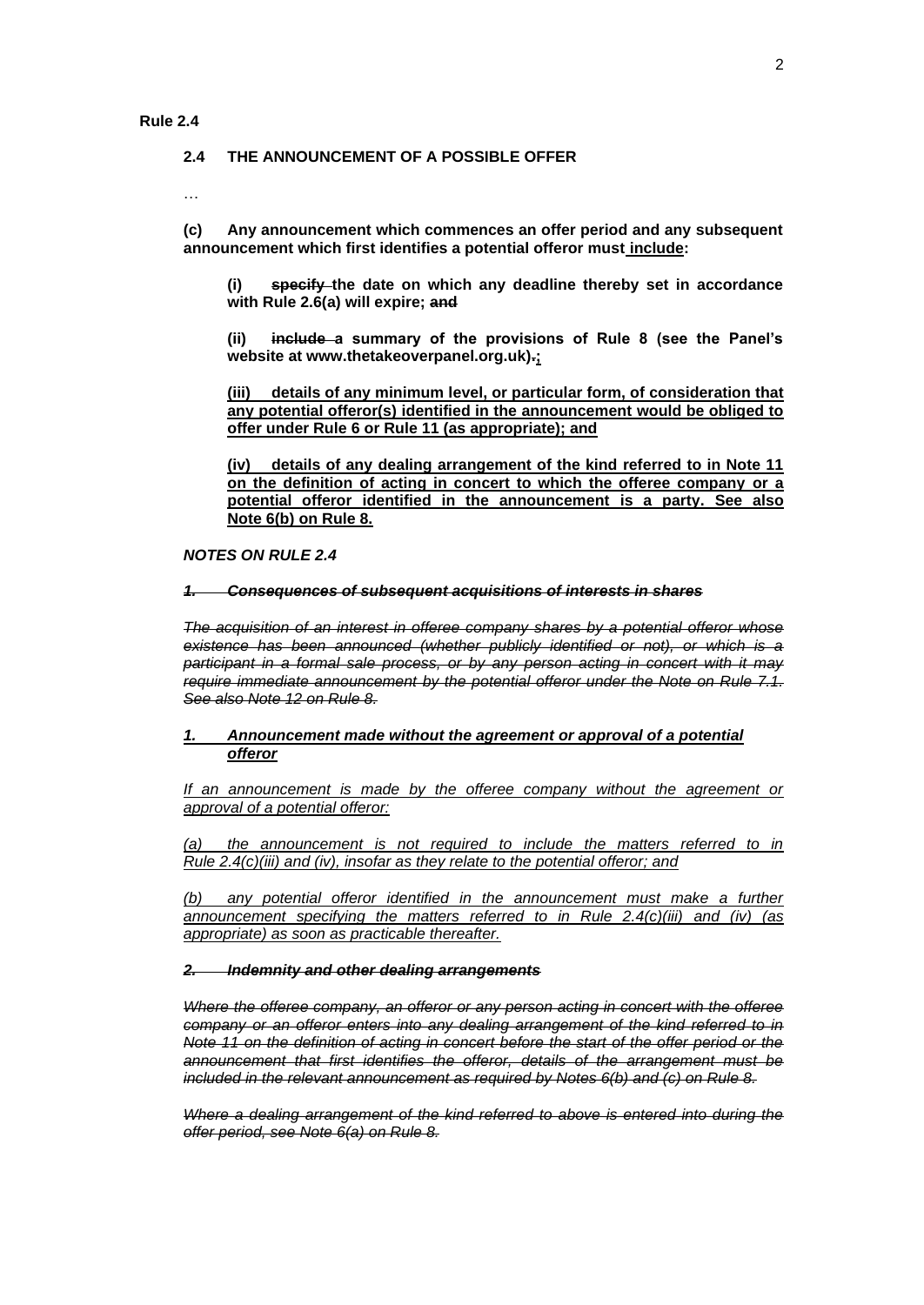#### *2. Minimum level, or particular form, of consideration*

*Where a potential offeror to which Rule 2.4(c)(iii) applies considers that an adjustment should be made under Note 1 on Rule 6 or under Rule 11.3, the Panel must be consulted as to the terms of the announcement.*

…

## *4. Persons acting in concert with a potential offeror*

*It may not be practicable for a potential offeror to make enquiries of all persons acting in concert with it prior to the announcement being made in order to confirm whether any details are required to be disclosed under Rule 2.4(c)(iii). In such circumstances, this fact should be stated and any relevant details should be announced as soon as practicable and in any event by no later than the deadline for the potential offeror's Opening Position Disclosure (see Note 2(a)(i) on Rule 8). The Panel should be consulted in all such cases.*

#### **Rule 2.5**

# **2.5 TERMS AND PRE-CONDITIONS IN POSSIBLE OFFER ANNOUNCEMENTS**

…

#### *NOTES ON RULE 2.5*

…

#### *2. Duration of restriction*

*The restrictions imposed by Rule 2.5(a) will normally apply throughout the period during which the offeree company is in an offer period and for a further three months thereafter. until the later of:*

*(a) three months from the date on which the potential offeror makes a statement to which Rule 2.8 applies; and*

#### *(b) the end of the offer period.*

*However, where a potential offeror has made a statement to which Rule 2.8 applies but the offeree company remains in an offer period, the restrictions imposed by Rule 2.5(a) will normally apply for three months following the making of the statement to which Rule 2.8 applies.*

*See also Rule 2.8(f).*

#### **Rule 2.7**

# **2.7 THE ANNOUNCEMENT OF A FIRM INTENTION TO MAKE AN OFFER**

…

# *NOTES ON RULE 2.7*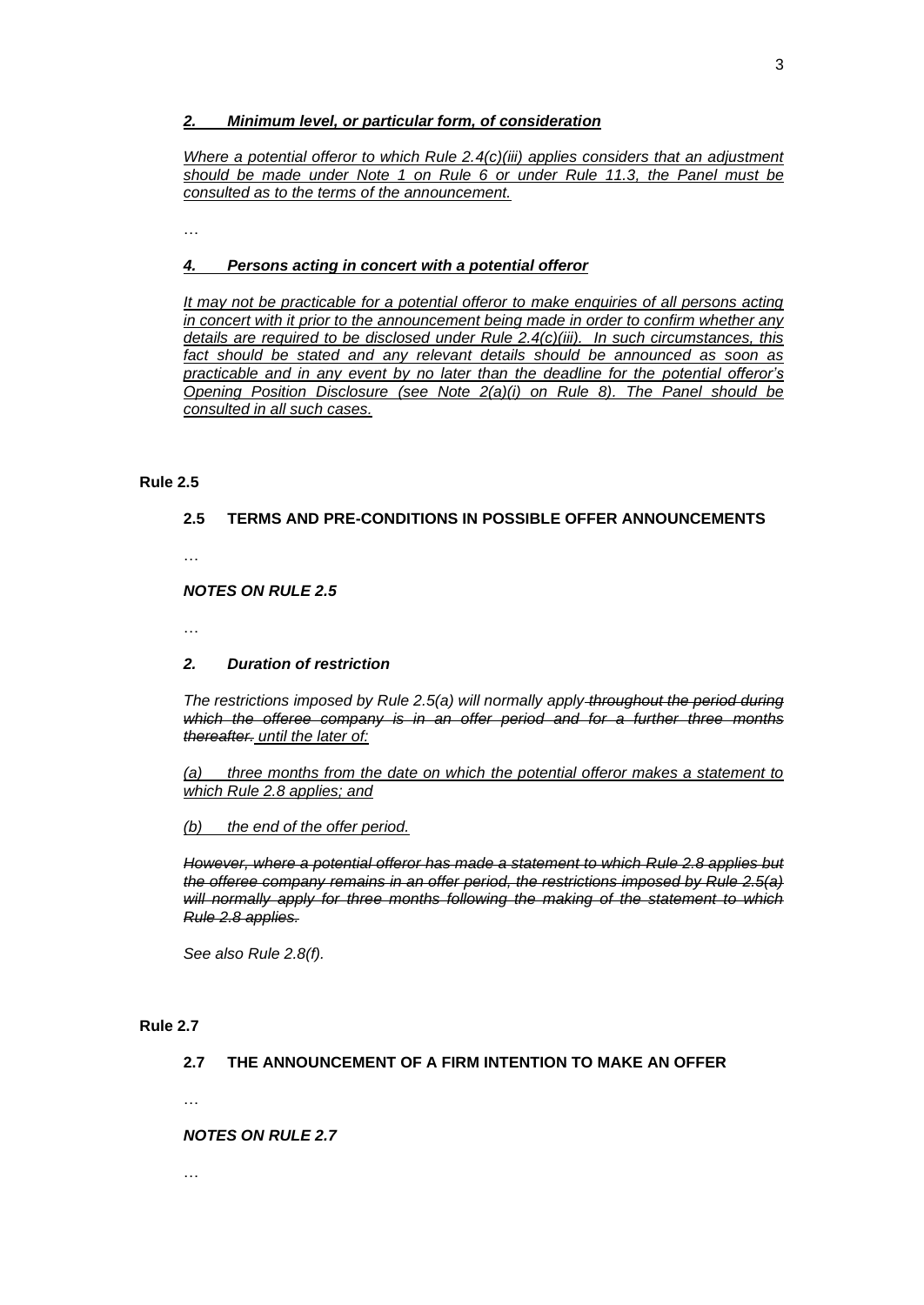## *2. Persons acting in concert with the offeror*

*If an offeror announces a firm intention to make an offer before the deadline for its Opening Position Disclosure (see Note 2(a)(i) on Rule 8), it may not be practicable in the time available to have made enquiries of all persons acting in concert with it in order to include all relevant details in respect of such persons in the announcement. In such circumstances, this fact should be stated and all relevant details included in the Opening Position Disclosure. The Panel should be consulted in all such cases.*

## **Rule 2.8**

# **2.8 STATEMENTS OF INTENTION NOT TO MAKE AN OFFER**

…

# *NOTES ON RULE 2.8*

…

# *2. Setting aside a statement to which Rule 2.8 applies*

*(a) The circumstances that a person is permitted to specify in a statement to which Rule 2.8 applies as circumstances in which the statement may be set aside are:*

…

*(iii) the offeree company announcing a "whitewash" Rule 9 waiver proposal (see Note 1 of the Notes on Dispensations from Rule 9) or a reverse takeover;*

…

*(d) Where the statement to which Rule 2.8 applies is made by a potential offeror which has made a statement to which Rule 2.5(a)(i) or (ii) applies and which did not*  reserve the right not to be bound by that statement with the agreement of the board of *the offeree company, the board of the offeree company may not, except with the consent of the Panel, agree to the restrictions in Rule 2.8(f) being set aside for until the later of:*

*(i) three months following the date on which the statement to which Rule 2.8 applies is made; and*

*(ii) the end of the offer period.*

#### **Rule 2.9**

## **2.9 ANNOUNCEMENT OF NUMBERS OF RELEVANT SECURITIES IN ISSUE**

**(a) When an offer period begins** …

**(b) Any such announcement should include** …

**(c) If the information included** …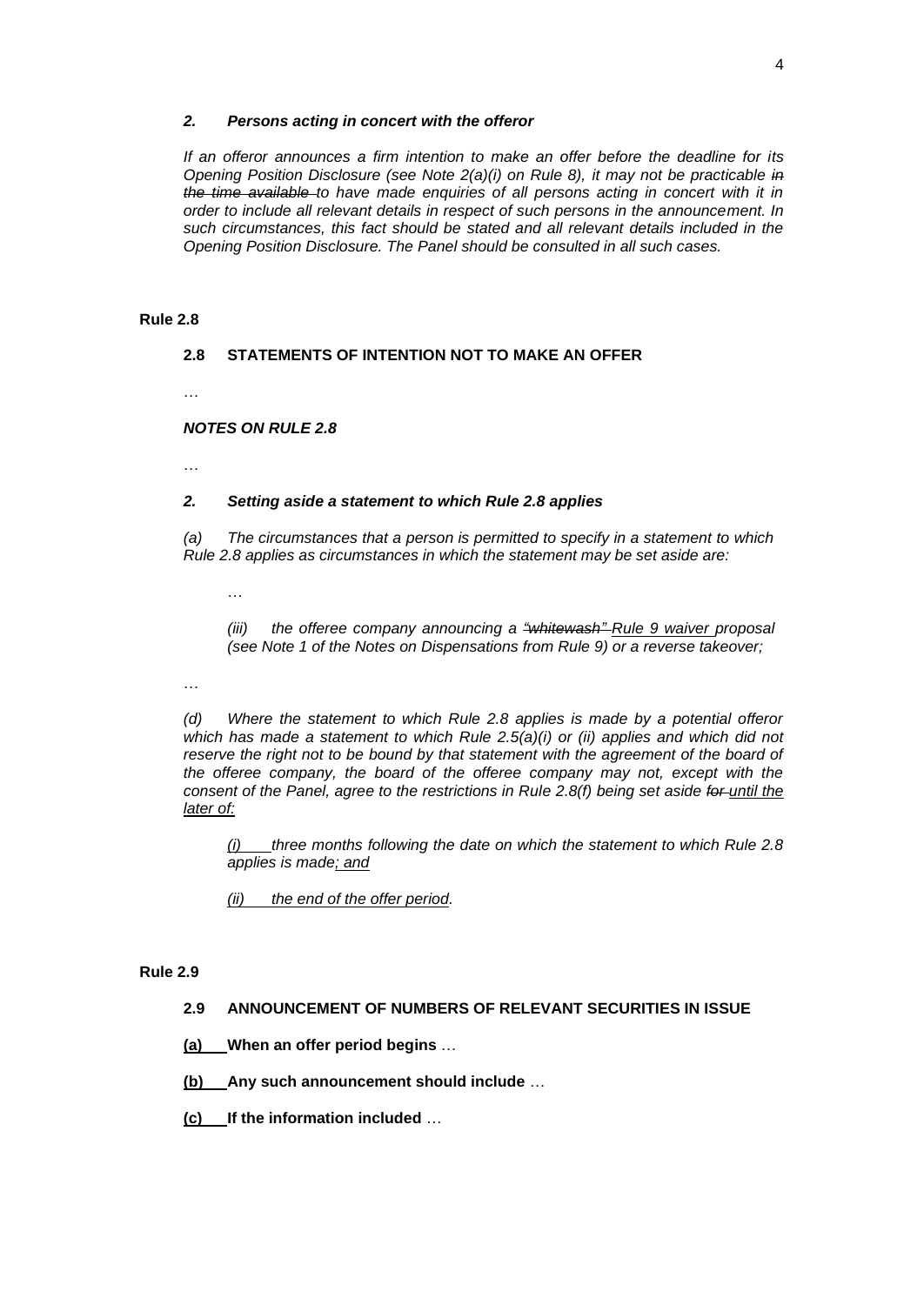#### **3.1 BOARD OF THE OFFEREE COMPANY**

**The board of the offeree company must obtain competent independent advice as to whether the financial terms of any offer (including any alternative offers) are fair and reasonable and the substance of such advice must be made known to its shareholders. (See also Rule 15(b).2 and Rule 21.1(d)(i).)**

**Rule 4**

#### **SECTION E. RESTRICTIONS ON DEALINGS**

#### **RULE 4. RESTRICTIONS ON DEALINGS**

…

## **4.4 DEALINGS IN OFFEREE SECURITIES BY CERTAIN OFFEREE COMPANY CONCERT PARTIES**

**During the offer period,** … **except with the consent of the Panel:**

- **(ia) either for its own account or** …
- **(iib) make any loan to a person to assist the person** …
- **(iiic) enter into any indemnity or option arrangement** …

*NOTE ON RULE 4.4*

## *Irrevocable commitments and letters of intent*

*Rule 4.4(iiic) does not prevent an adviser to an offeree company from procuring irrevocable commitments or letters of intent not to accept an offer.*

#### **Rule 5**

**5.1 RESTRICTIONS**

…

#### *NOTES ON RULE 5.1*

…

# *4. "Whitewashes" Rule 9 waivers*

*This Rule 5.1 does not prohibit a person from obtaining an interest in shares carrying 30% or more of the voting rights in accordance with Note 1 of the Notes on Dispensations from Rule 9.*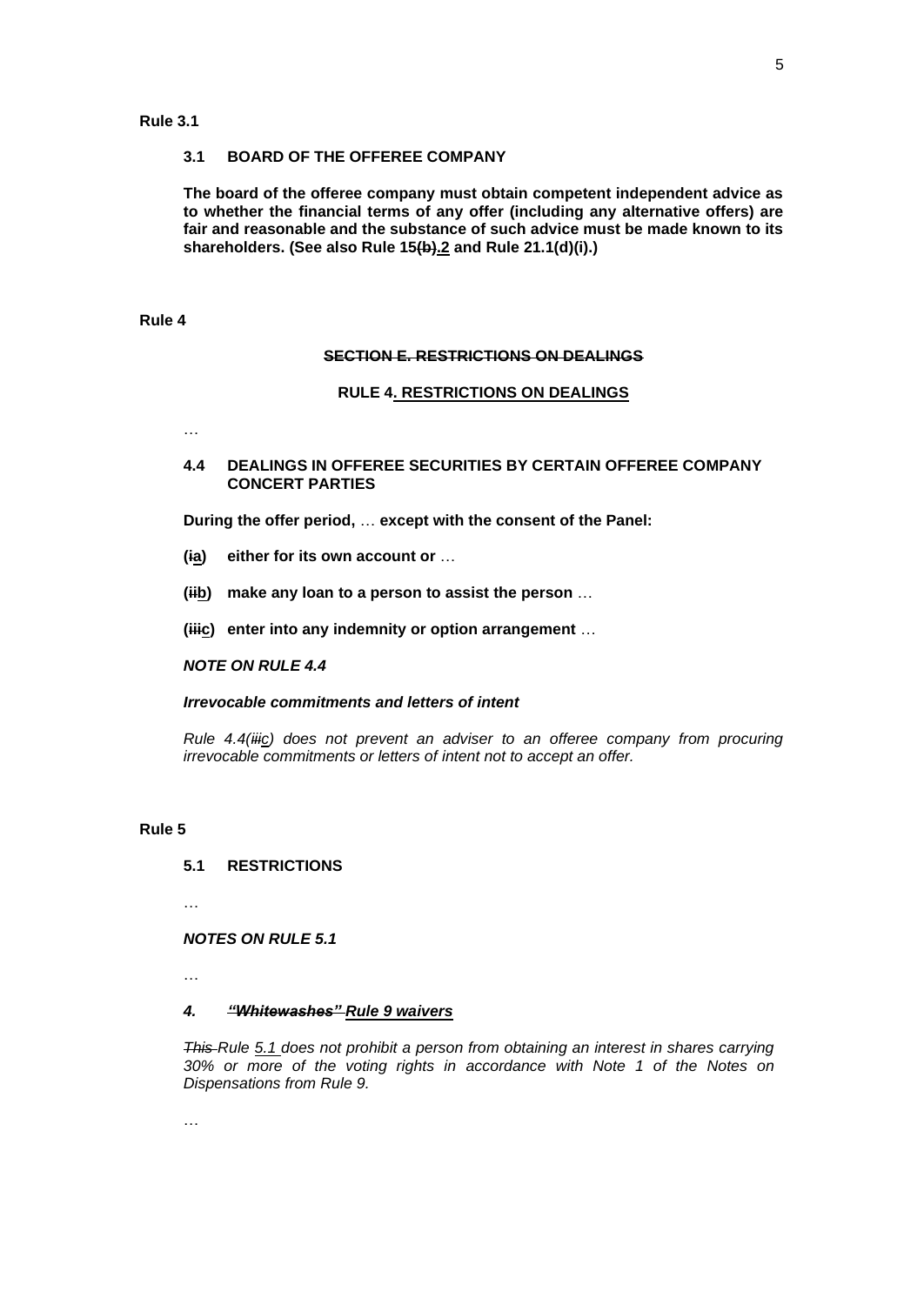#### **5.3 ACQUISITIONS FROM A SINGLE SHAREHOLDER – CONSEQUENCES**

…

## *NOTES ON RULE 5.3*

…

#### *2. Rights or scrip issues and "whitewashes" Rule 9 waivers*

*The restrictions imposed by this Rule 5.3 do not prevent a person from receiving an entitlement of shares through a rights or scrip issue as long as the person does not increase the percentage of shares carrying voting rights in which it is interested. Nor do they prevent a person from acquiring further interests in shares in accordance with the Notes on Dispensations from Rule 9.*

#### **Rule 6**

## **6.1 ACQUISITIONS BEFORE A FIRM OFFER ANNOUNCEMENT**

**(a) Except with the consent of the Panel in cases falling under (ai) or (bii), when an offeror or any person acting in concert with it has acquired an interest in shares in the offeree company:**

**(ai) within the three month period prior to the commencement of the offer period; or**

**(bii) during the period, if any, between the commencement of the offer period and an announcement made by the offeror in accordance with Rule 2.7; or**

**(ciii) prior to the three month period referred to in (ai), if in the view of the Panel there are circumstances which render such a course necessary in order to give effect to General Principle 1,**

**the offer to the holders of shares of the same class shall not be on less favourable terms.**

**(b) If an acquisition of an interest in shares in the offeree company has given rise to an obligation under Rule 11, compliance with that Rule will normally be regarded as satisfying any obligation under this Rule in respect of that acquisition.**

**(c) In the case of an acquisition under Rule 6.1(a)(ii) paragraph (b), an immediate announcement may be required in accordance with the Note on Rule 7.1.**

**6.2 ACQUISITIONS AFTER A FIRM OFFER ANNOUNCEMENT**

…

**(b) Immediately after the acquisition, the offeror must announce that a revised offer will be made in accordance with this Rule (see also Rule 32). Whenever practicable, the announcement should also state the nature of the interest, the number of shares concerned and the price paid an appropriate announcement must be made in accordance with Rule 7.1.**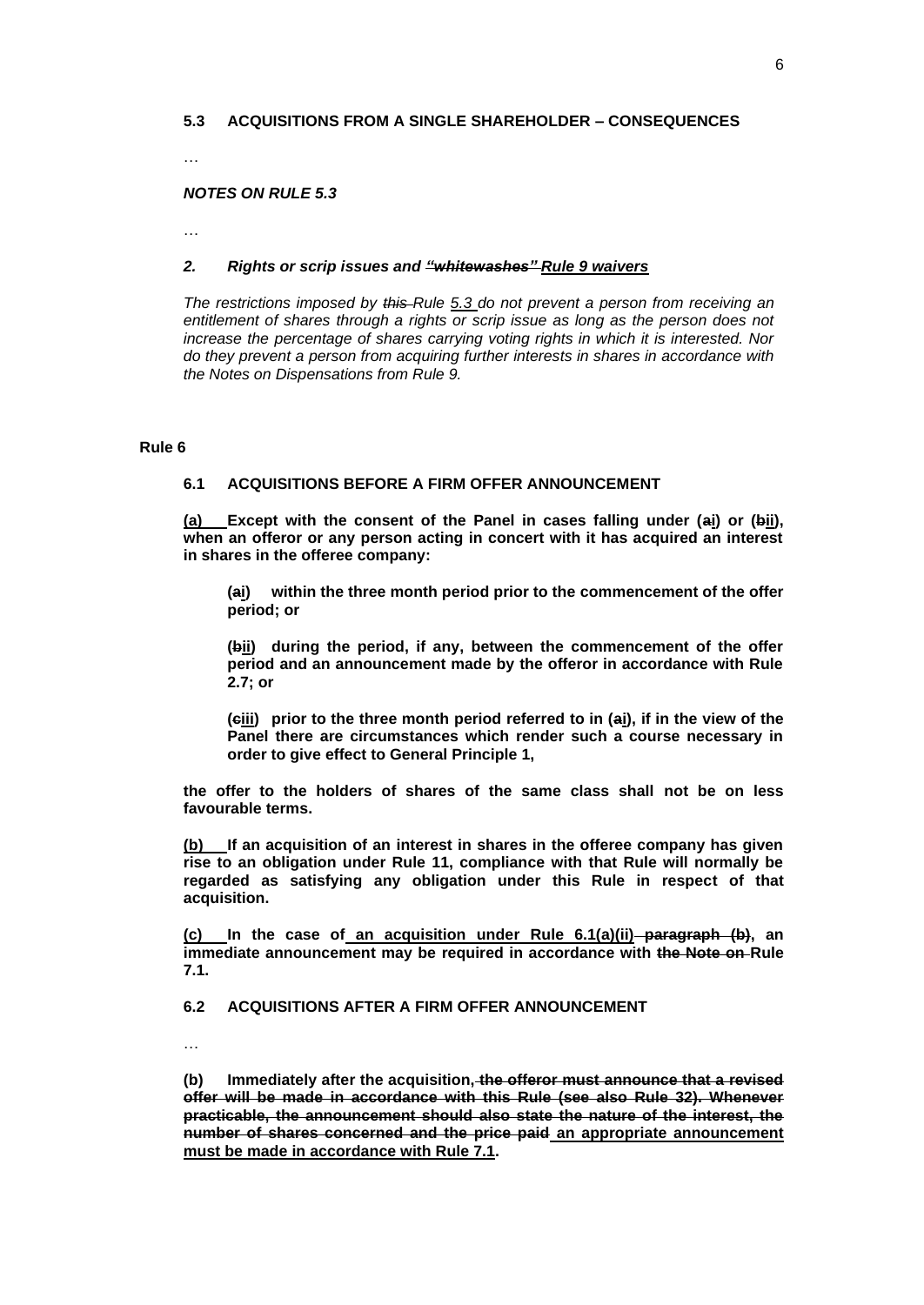# **7.1 IMMEDIATE ANNOUNCEMENT REQUIRED IF THE OFFER HAS TO BE AMENDED**

**The acquisition of an interest in offeree company shares by an offeror or any person acting in concert with it may give rise to an obligation under Rule 6 (minimum level of consideration), Rule 9 (mandatory offer) or Rule 11 (nature of consideration to be offered). Immediately after such an acquisition, an appropriate announcement must be made by the offeror. Whenever practicable, the announcement should also state the nature of the interest, the number of shares concerned and the price paid.**

# **7.1 IMMEDIATE ANNOUNCEMENT REQUIRED IF AN OBLIGATION UNDER RULE 6, 9 OR 11 IS TRIGGERED**

**(a) During an offer period, a potential offeror (see Note) must make an immediate announcement if it, or any person acting in concert with it, acquires an interest in shares in the offeree company and, as a result of that or any previous acquisition, the potential offeror would be obliged to offer a minimum level, or a particular form, of consideration under Rule 6 or Rule 11 which has not previously been announced.**

**(b) After it has announced a firm intention to make an offer, an offeror must make an immediate announcement if it, or any person acting in concert with it, acquires an interest in shares in the offeree company and, as a result, the offeror is obliged to revise its offer under Rule 6, Rule 9.5 or Rule 11 or to make a mandatory offer under Rule 9.1.**

**(c) Any announcement required under Rule 7.1(a) or (b) must state:**

**(i) the relevant obligation;**

**(ii) the nature of the interest in shares that has been acquired and the number of shares concerned; and**

**(iii) the highest price paid.**

**A Dealing Disclosure will also be required in accordance with Rule 8.1(b) or Rule 8.4 (as appropriate).**

# *NOTE ON RULE 7.1*

## *Potential offerors*

*The requirement of this Rule 7.1(a) to make an immediate announcement applies to*  any potential offeror whose existence has been referred to in any announcement *(whether publicly identified or not), or which is a participant in a formal sale process (regardless of whether it was a participant at the time at which the formal sale process was announced). See also Note 12(a) on Rule 8., either:*

*(a) where a public statement of the level of its possible offer has been made and the potential offeror or any person acting in concert with it acquires an interest in shares above that level; or*

*(b) where a third party has announced a firm intention to make an offer and the potential offeror or any person acting in concert with it acquires an interest in shares at above the level of that offer.*

**Rule 7**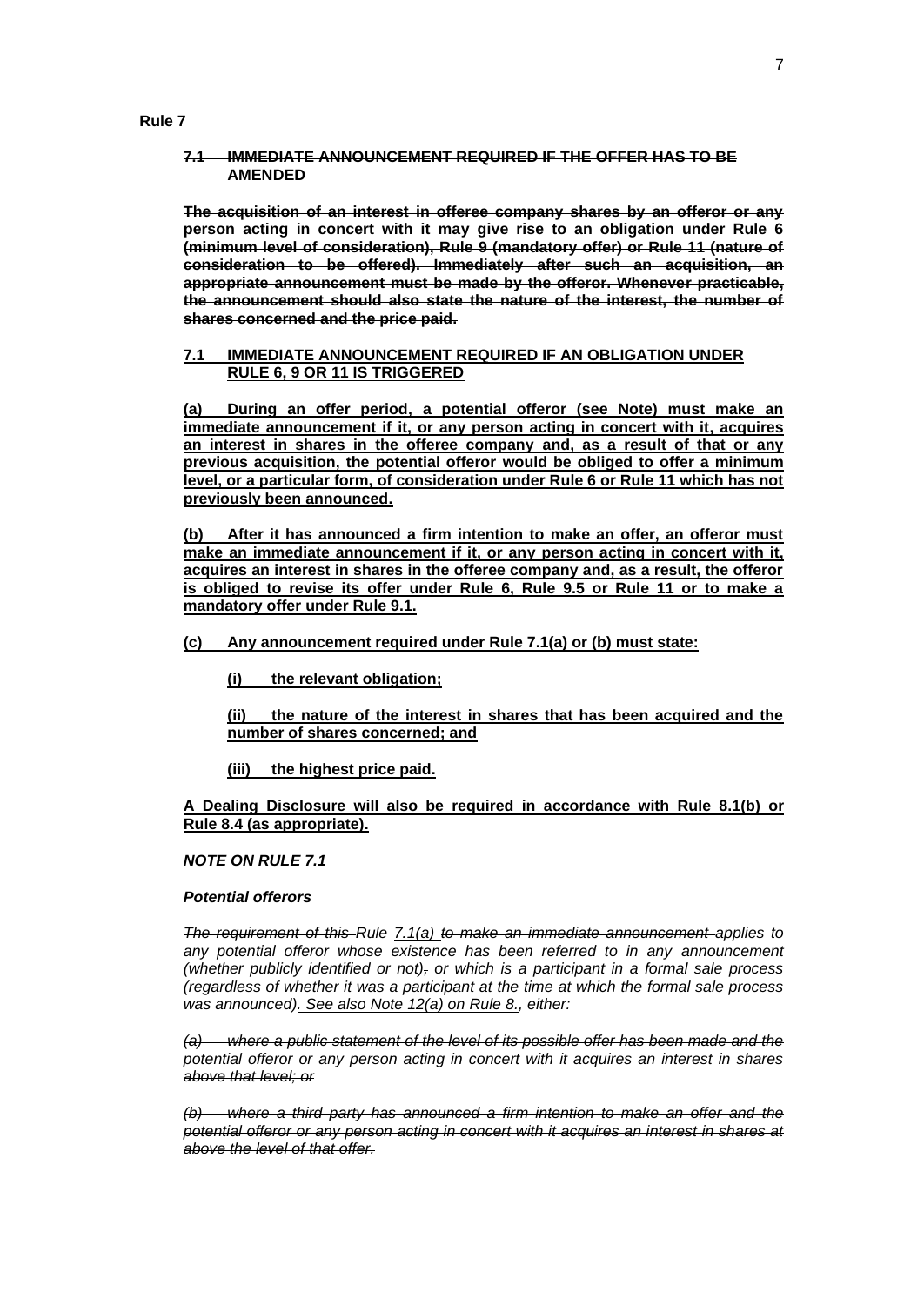*A Dealing Disclosure will also be required in accordance with Rule 8.1(b).*

…

# **7.2 DEALINGS BY CONNECTED DISCRETIONARY FUND MANAGERS AND PRINCIPAL TRADERS**

…

## *NOTES ON RULE 7.2*

…

#### *4. Dealings by discretionary fund managers*

*(a) After a discretionary fund manager is presumed to be acting in concert with an offeror or potential offeror by virtue of Rule 7.2(a), any acquisition by it of any interest in offeree company securities will normally be relevant for Rules 5, 6, 9, 11 and 36. Similarly, any acquisition of any interest in offeree company securities by a*  discretionary fund manager after it is presumed to be acting in concert by virtue of *Rule 7.2(b) will not normally be permitted by virtue of Rule 4.4(ia). However, with the prior consent of the Panel, a discretionary fund manager connected with either the offeree company or an offeror or potential offeror will normally be permitted to acquire an interest in offeree company securities, with a view to reducing any short position, without such acquisitions being relevant for the purposes of Rules 4.4(ia), 5, 6, 9, 11 and 36, notwithstanding the usual application of the presumptions of acting in concert and Rules 7.2(a) and (b). The Panel will also normally, pursuant to Rule 4.6, consent to connected discretionary fund managers taking action to unwind securities borrowing transactions in respect of relevant securities of the offeree company in such circumstances. Any such acquisitions or unwinding arrangements must take place within a time period agreed in advance by the Panel and should be disclosed pursuant to Rule 8.4, Rule 4.6 or Note 2 on Rule 4.6, as appropriate.*

…

## **7.3 PARTIAL OFFERS AND "WHITEWASHES" RULE 9 WAIVERS**

**The acquisition of an interest in shares in the offeree company shares by an offeror or any person acting in concert with it may result in the Panel refusing to exercise its discretion to permit a partial offer or to grant a dispensation under Note 1 of the Notes on Dispensations from Rule 9.**

**Rule 8**

#### **RULE 8. DISCLOSURE OF DEALINGS AND POSITIONS**

…

*NOTES ON RULE 8*

…

*6. Indemnity and other dealing arrangements*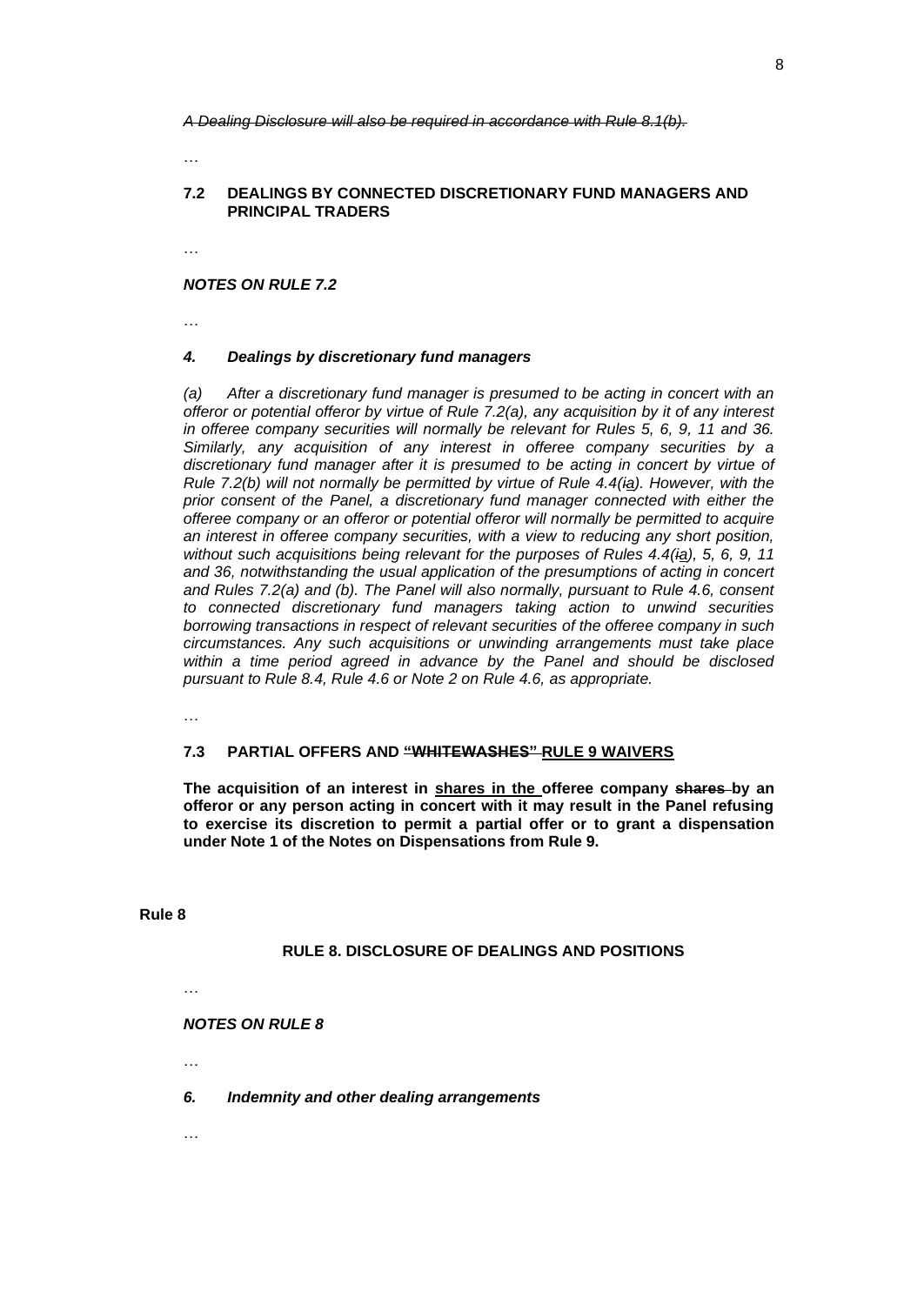*(b) Where the offeree company has entered into such a dealing arrangement before the start of the offer period or an offeror has entered into such a dealing arrangement before the announcement that first identifies it as an offeror, details of the arrangement must be included in the announcement that commences the offer period or the announcement that first identifies the offeror (as the case may be).*

*(cb) Where a person acting in concert with the offeree company has entered into such a dealing arrangement before the start of the offer period or a person acting in concert with an offeror has entered into such a dealing arrangement before the announcement that first identifies the offeror, that person must make an announcement, giving all relevant details of the dealing arrangement as soon as possible after the commencement of the offer period or the announcement that first identifies the offeror (as the case may be).*

*(dc) Details of dealing arrangements must also be included in Opening Position Disclosures and Dealing Disclosures as required by Note 5 above.*

…

#### *12. Potential offerors*

*(a)* …

*At the same time as or before any such Dealing Disclosure, the potential offeror must also make an announcement that it is considering making an offer, or that it is a participant in the formal sale process (see also the Note on Rule 7.1(a) for when an immediate announcement will be required). The announcement must include a summary of the provisions of Rule 8 (see www.thetakeoverpanel.org.uk).*

*(b) If a potential offeror has not been identified as such, it will not need to make an Opening Position Disclosure under Rule 8.1(a)(i) or (ii) until after the announcement that first identifies it as an potential offeror. …*

#### **Rule 9**

#### **SECTION F. THE MANDATORY OFFER AND ITS TERMS**

#### **RULE 9. THE MANDATORY OFFER AND ITS TERMS**

#### **9.1 WHEN A MANDATORY OFFER IS REQUIRED AND WHO IS PRIMARILY RESPONSIBLE FOR MAKING IT**

**Except with the consent of the Panel, when:**

**(a) any person acquires, whether by a series of transactions over a period of time or not, an interest in shares which (taken together with shares in which the person or any persons acting in concert with that person are is interested) carry 30% or more of the voting rights of a company;** …

…

**such person shall extend offers** …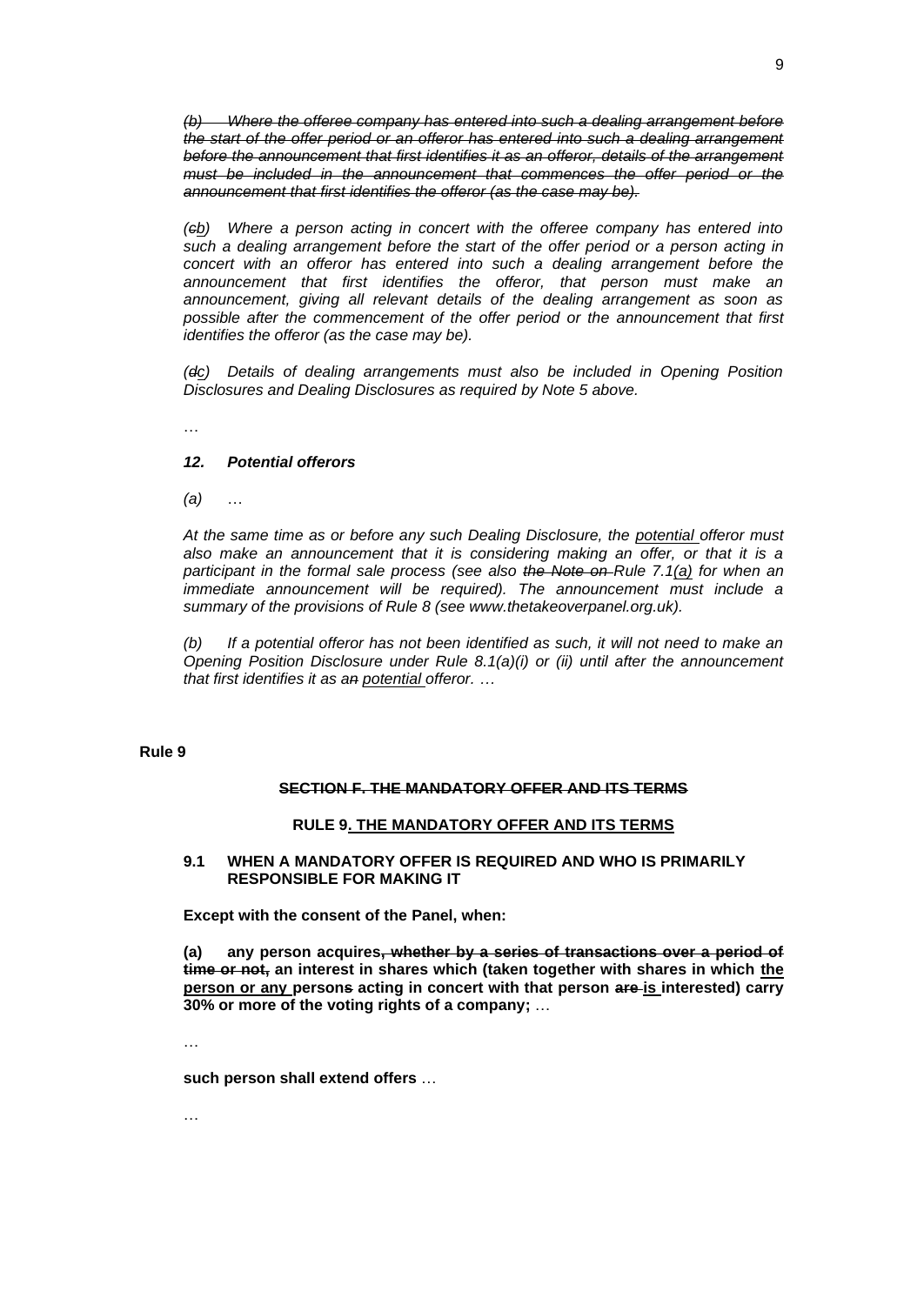#### *NOTES ON RULE 9.1*

…

## *1. Coming together to act in concert*

*Acting in concert requires the co-operation of two or more persons. When a person has acquired an interest in shares without the knowledge of other persons with whom that person subsequently comes together to co-operate as a group to obtain or consolidate control of a company, and the shares in which they are interested at the time of coming together carry 30% or more of the voting rights in that company, the Panel will not normally require an general offer to be made under this Rule 9. Such persons having once come together, however, the provisions of the Rule will apply so that:*

…

#### *6. Vendor of part only of an interest in shares*

*Shareholders sometimes wish to sell part only of their shareholdings or a purchaser may be prepared to purchase part only of a shareholding. This arises particularly where a purchaser wishes to acquire shares carrying just under 30% of the voting rights in a company, thereby avoiding an obligation under this Rule to make an general offer under Rule 9. The Panel will be concerned to see whether in such circumstances the vendor is acting in concert with the purchaser and/ or has effectively allowed the purchaser to acquire a significant degree of control over the shares retained by the vendor such that the purchaser should be treated as having acquired an interest in them by virtue of paragraph (2) of the definition of interests in securities, in which case an general offer under Rule 9 would normally be required. A judgement on whether such significant degree of control exists will obviously depend on the circumstances of each individual case. In reaching its decision, the Panel will have regard, inter alia, to the points set out below.*

*…*

*(d) It would be natural for a vendor of part of a controlling holding to select a purchaser whose ideas as regards the way the company is to be directed are reasonably compatible with the vendor's own. It is also natural that a purchaser of a substantial holding in a company should press for board representation and perhaps make the vendor's support for this a condition of purchase. Accordingly, these factors, divorced from any other evidence of a significant degree of control over the retained shares, would not lead the Panel to conclude that an general offer under Rule 9 should be made.*

*…*

#### *8. The chain principle*

*Occasionally, If a person or group of persons acting in concert ("Acquirer A") acquiresing shares in a company ("Company B") which resultsing in a Acquirer A holding of over 50% of the voting rights of a cCompany B (which need may or may not be a company to which the Code applies), Acquirer A will may thereby indirectly acquire obtain or consolidate control, as defined in the Code Definitions Section, of a second company ("Company C") because the first cCompany B either:*

*(a) itself is interested, either directly or indirectly through intermediate companies, in a controlling block of shares in the second controls cCompany C,; or*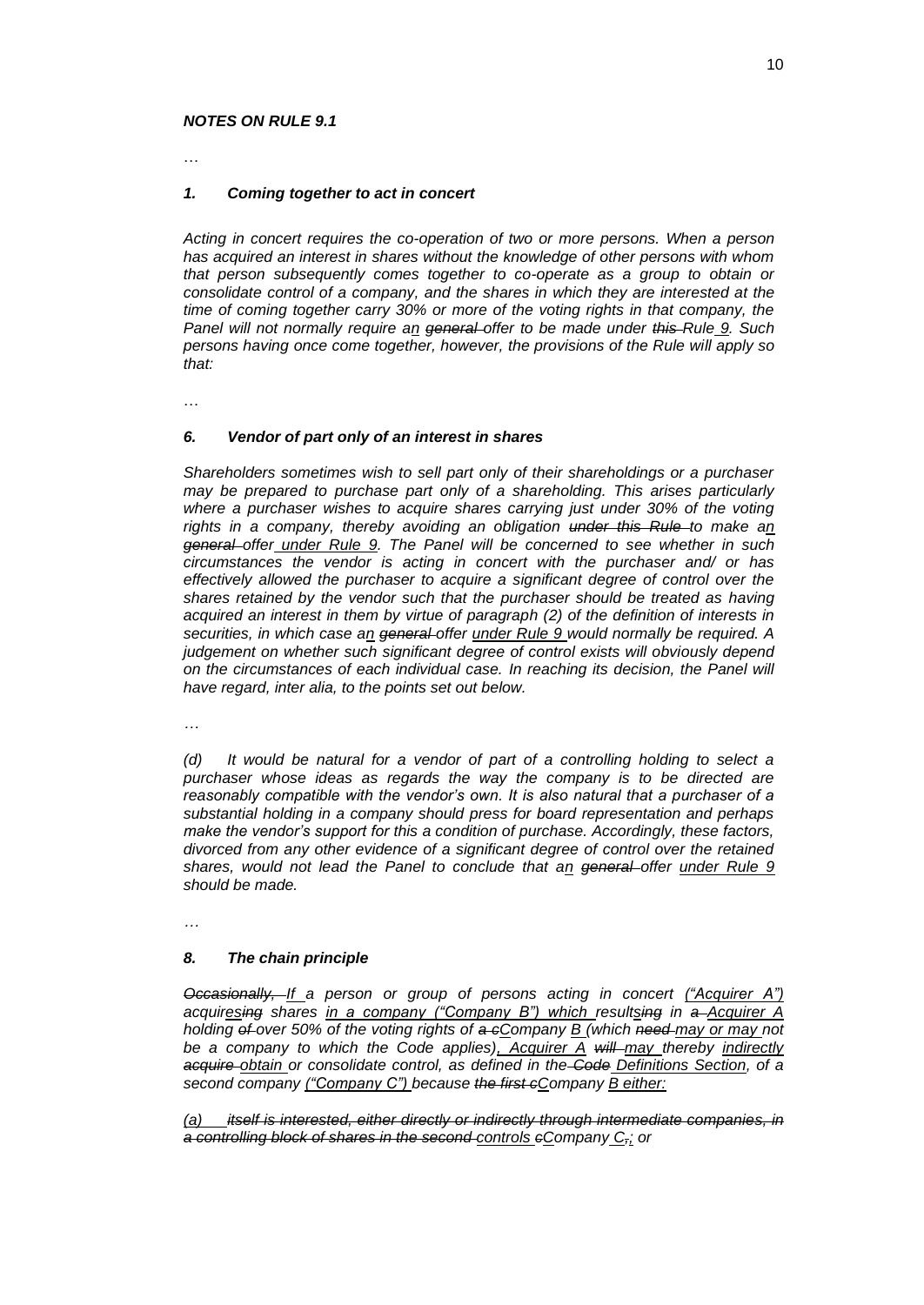*(b) is interested in shares in Company C which, when aggregated with those in which the person or group Acquirer A is already interested in, secure or will result in AcquirerA obtaining or consolidatinge control of the second cCompany C.*

*The Panel will not normally only require an offer to be made under this Rule 9 in these circumstances unless either:(a) if Company B's the interest in shares in Company C which the first company has in the second company is significant in relation to the first cCompany B. In assessing this, the Panel will take into account a number of factors including, as appropriate, the assets, profits and market values of the respective companies. Relative values of 530% or more will normally be regarded as significant.; or*

*(b) securing control of the second company might reasonably be considered to be a significant purpose of acquiring control of the first company.*

*The Panel should be consulted in all cases which may come within the scope of this Note to establish whether, in the circumstances, any obligation arises under this Rule.*

#### *9. Triggering Rule 9 during an offer period\**

*(a) If it is proposed to incur an obligation to make an offer under this Rule 9 during the course of a non-mandatory voluntary offer, the Panel must be consulted in advance.*

*(b) Once If such an obligation is incurred, an offer in compliance with this Rule 9 must be announced immediately. (See see also Rule 7.1.).*

*(c) Where there is no change in the consideration is involved offered, a revised offer document will not be required and it will be sufficient, following the announcement, simply to send a notification to offeree company shareholders and persons with information rights setting out:*

*(i) the new number percentage of shares in which the offeror and persons acting in concert with it are interested,;*

*(ii) of the fact that the acceptance condition (in the form required by Rule 9.3) is the only condition remaining; and of the period for which the offer will remain open following the publication of the document.*

*(iii) the unconditional date.*

…

*(d) An The offer made in compliance with this Rule 9 must remain open for not less than 14 days following the publication of the date on which the revised offer document or the sending of the notification referred to in paragraph (c) (as appropriate) is published and as required by Rules 31.2 and 33.1.*

*(e) Rule 9.4(c) and Notes 3 and 4 on Rule 32.1 set out certain restrictions on the incurring of an obligation under this Rule 9 during the offer period.*

#### *10. Convertible securities, warrants and options*

In general, the acquisition of securities convertible into, warrants in respect of, or *options or other rights to subscribe for, new shares does not give rise to an obligation under this Rule to make an general offer under Rule 9 but the exercise of any conversion or subscription rights or options will be considered to be an acquisition of an interest in shares for the purpose of the Rule.*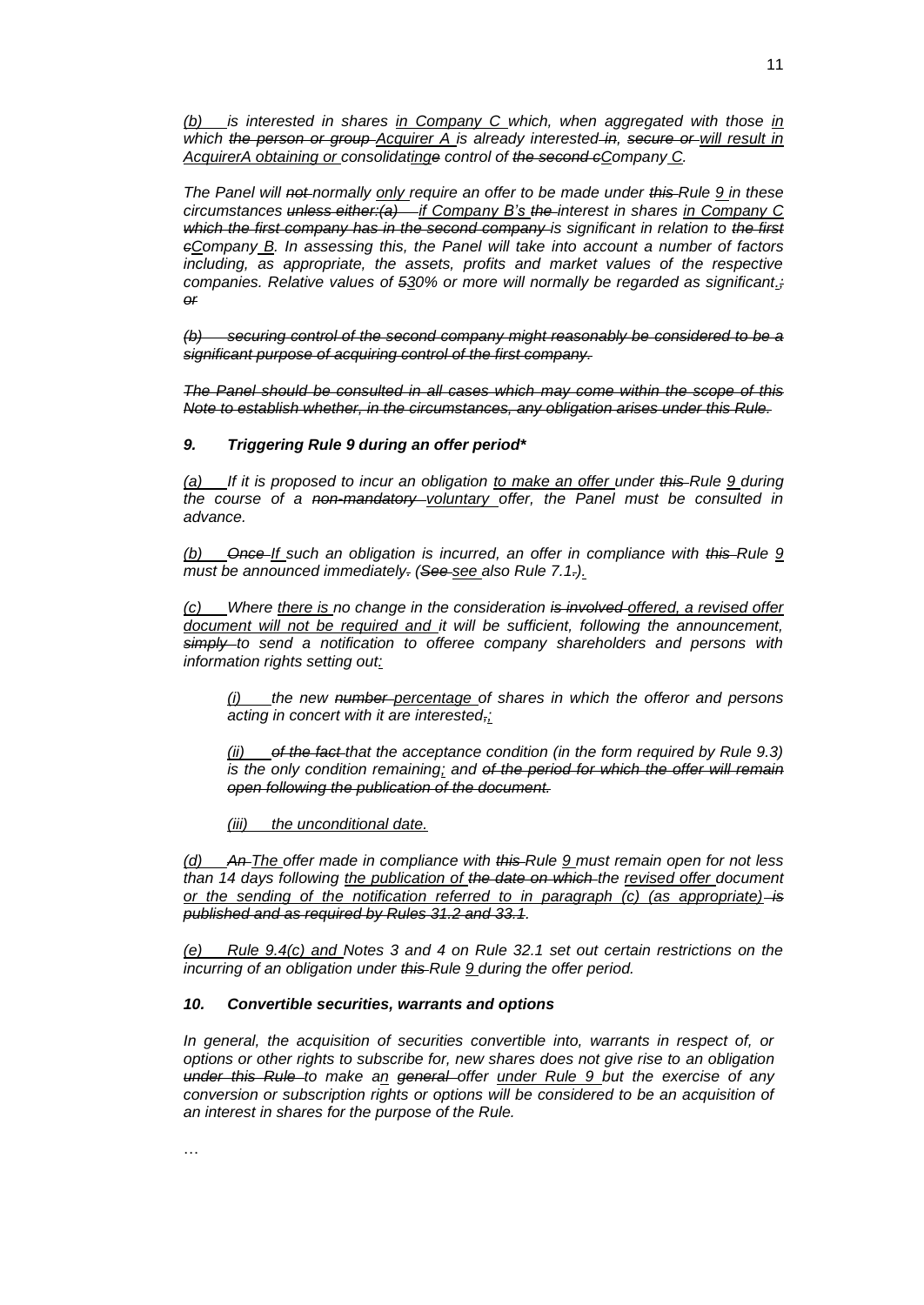#### *11. The reduction or dilution of interests in shares*

*If a person or a group of persons acting in concert interested in shares carrying more than 30% of the voting rights of a company reduces its interest but not to less than 30%, such person or persons may subsequently acquire an interest in further shares without incurring an obligation to make an general offer under Rule 9 subject to both of the following limitations:*

…

*If a shareholding has remained above 50% of the voting rights of a company, or is*  restored to more than 50% by acquisitions permitted under this Note, further *acquisitions are unrestricted by the Rule. Otherwise, a percentage interest in shares carrying voting rights of more than 30% which is reduced or diluted may not be restored to its original level without giving rise to an obligation to make an general offer under Rule 9 except as permitted under this Note. However, nothing in this Note affects or restricts subscriptions for new shares approved by independent shareholders in the manner outlined in Note 1 of the Notes on Dispensations from Rule 9.*

*…*

# **9.4 RESTRICTIONS ON ACQUISITIONS**

**(a) Except with the consent of the Panel, no acquisition of any interest in shares which would give rise to a requirement for an offer under Rule 9 may be made if the making or implementation of that offer would or might be dependent on the passing of a resolution at any meeting of shareholders of the offeror or on any other conditions, consents or arrangements.**

**(b) Where an offer has been made under Rule 9, neither the offeror nor any person acting in concert with it may acquire any interest in shares in the offeree company in the 14 days up to and including:**

- **(i) the unconditional date; or**
- **(ii) the expiry of an acceptance condition invocation notice.**

**(c) Neither a voluntary offeror nor any person acting in concert with it may make an acquisition of any interest in shares which would oblige it to make an offer under Rule 9 in the 14 days up to and including:**

**(i) the unconditional date; or**

**(ii) the expiry of an acceptance condition invocation notice.**

## *NOTE ON RULE 9.4*

#### *When a dispensation may be granted*

*(a) The Panel will normally only grant a dispensation under Rule 9.4(a) if the share purchase agreement in relation to the acquisition of the interest in shares which would give rise to a requirement for an offer under Rule 9 is made subject to a condition relating to a material official authorisation or regulatory clearance, which is also included as a condition or pre-condition to the offer, and to no other conditions.*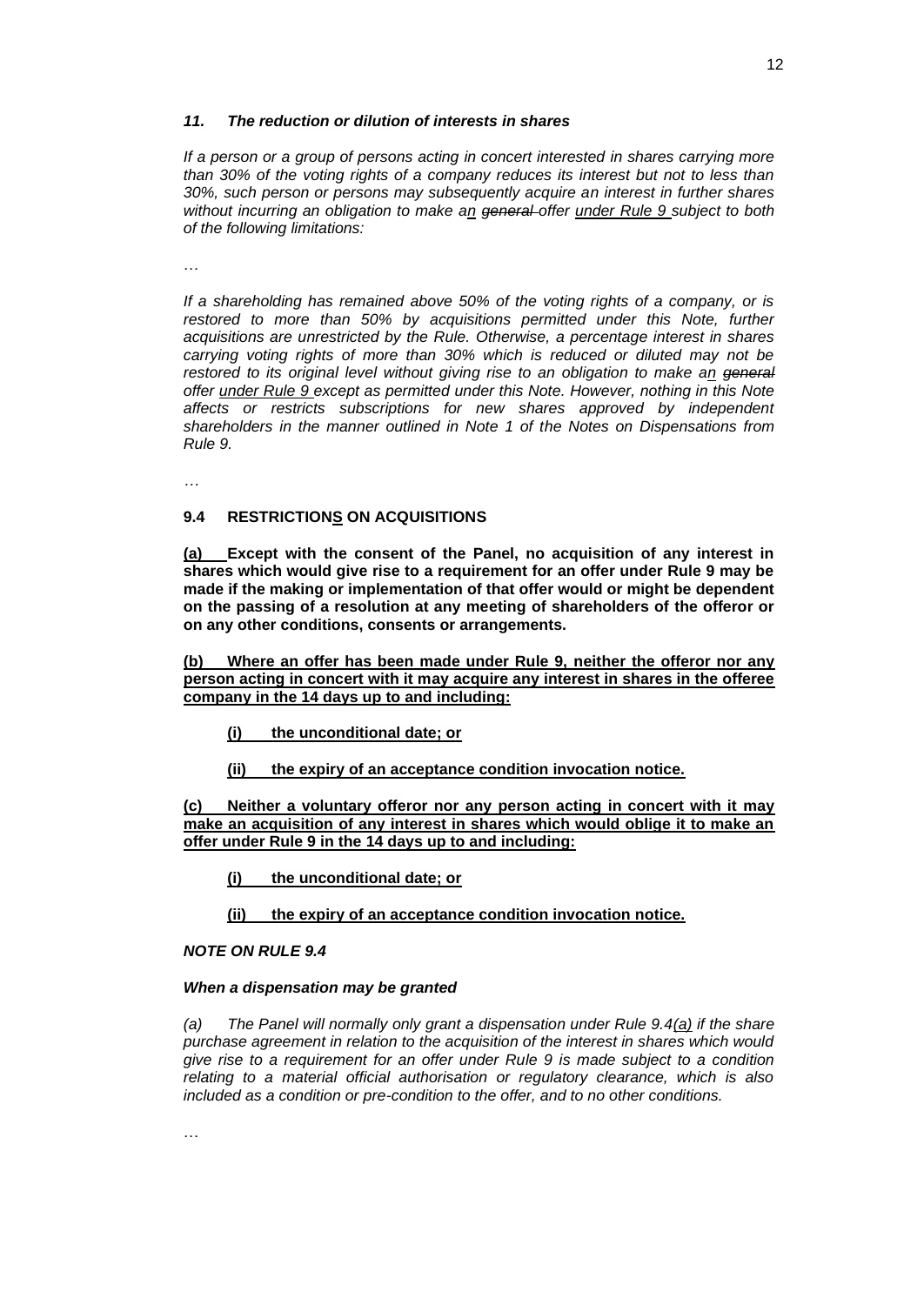## **9.5 CONSIDERATION TO BE OFFERED**

…

#### *NOTES ON RULE 9.5*

…

## *5. "Look-back period"*

*If, notwithstanding Rule 2.2(b), an offer under Rule 9.1 was not announced immediately following the acquisition of the interest in shares which gave rise to the obligation to make the offer, the "look-back period" in Rule 9.5(a) will start on the date which is 12 months prior to the date on which such offer ought to have been announced in accordance with Rule 2.2(b) and will end on the date on which the offer is announced. The same approach will apply to the 12 month periods referred to in Notes 2 and 3 on Rule 9.5.*

…

#### *NOTES ON DISPENSATIONS FROM RULE 9*

#### *1. Vote of independent shareholders on the issue of new securities ("Whitewash") Rule 9 waivers*

#### *(See also Appendix 1 for Guidance Note)*

*When the issue of new securities as consideration for an acquisition or a cash subscription (or in fulfilment of obligations under an agreement to underwrite the issue of new securities) would otherwise result in an obligation to make an general offer under this Rule 9, the Panel will normally waive the obligation if there is an independent vote at a shareholders' meeting. The requirement for a general offer will also be waived, provided there has been a vote of independent shareholders, in cases involving the underwriting of an issue of shares. If an underwriter incurs an obligation under this Rule unexpectedly, for example as a result of an inability to sub-underwrite all or part of its liability, the Panel should be consulted.*

*The appropriate provisions of the Code apply to whitewash proposals. Full details of the potential number and percentage of shares in which the person or group of persons acting in concert might become interested (together with details of the different interests concerned) must be disclosed in the document published in connection with the issue of the new securities, which must also include competent independent advice on the proposals which the shareholders are being asked to approve, together with a statement that the Panel has agreed to waive any consequent obligation under this Rule to make a general offer. The resolution must be made the subject of a poll. In addition, unless the person or group of persons acting in concert has entered into an agreement with the company not to make an offer, or has made a statement in the document that it does not intend to make an offer, the document must contain a statement that the person or group will not be restricted from making an offer for the company in the event that the proposals are approved at the shareholders' meeting. The Panel must be consulted and a proof document submitted at an early stage.*

*When a person or group of persons acting in concert may, as a result of such arrangements, come to hold shares carrying more than 50% of the voting rights of the company, specific and prominent reference to the possibility must be contained in the document and to the fact that the person or group will be able to acquire interests in further shares without incurring any further obligation under Rule 9 to make a general offer.*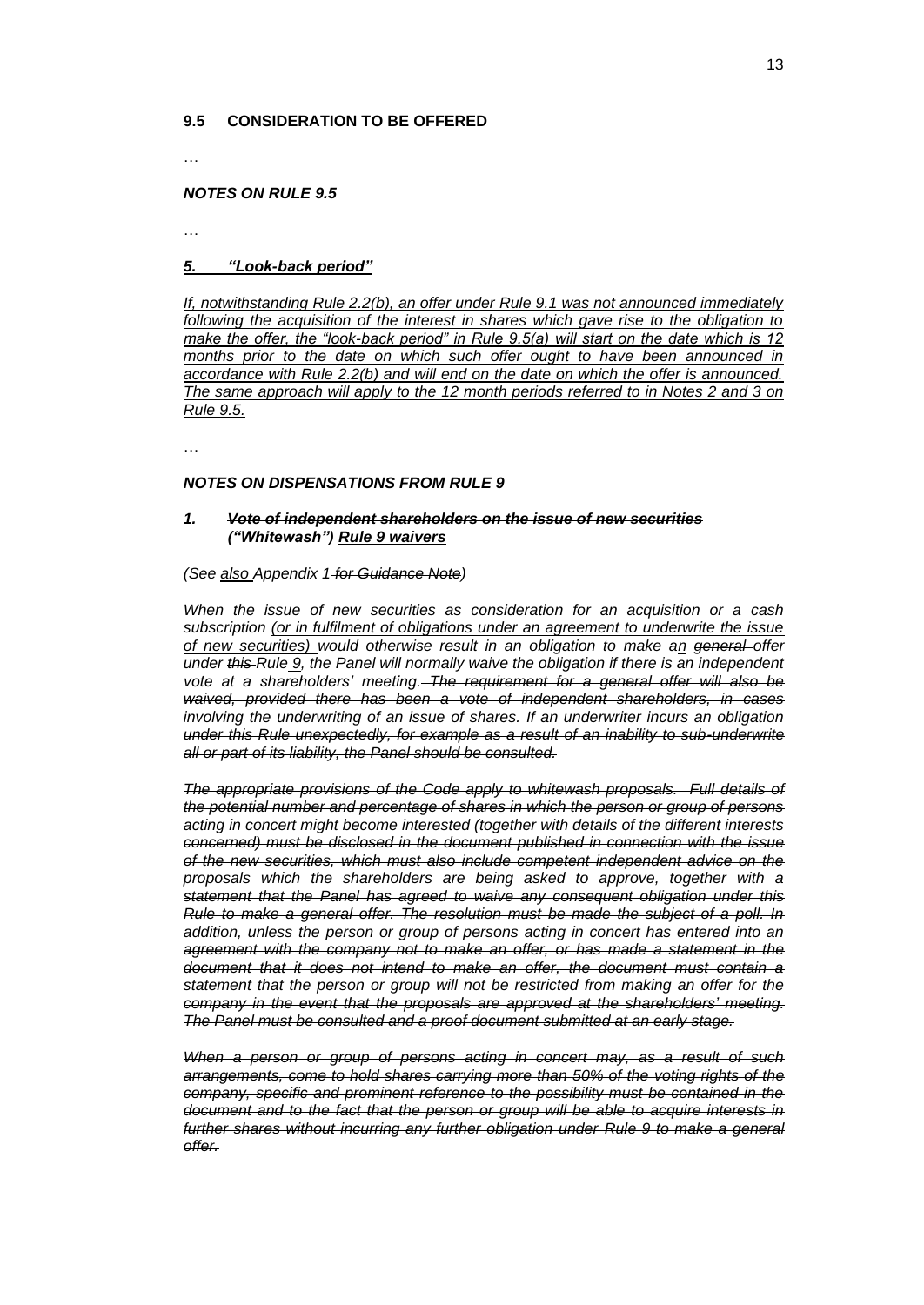*When a waiver has been granted, as described above, in respect of convertible securities, options or rights to subscribe for shares, details, including the fact of the waiver and the maximum number of securities that may be issued as a result, should be included in the company's annual report and accounts until the securities in respect of which the waiver has been granted have been issued or it is confirmed that no such issue will be made.*

*Notwithstanding the fact that the issue of new securities is made conditional upon the prior approval of a majority of the shareholders independent of the transaction at a general meeting of the company:*

*(a) the Panel will not normally waive an obligation under this Rule if the person to whom the new securities are to be issued or any persons acting in concert with that person have acquired any interest in shares in the company in the 12 months prior to the publication of the circular relating to the proposals but subsequent to negotiations, discussions or the reaching of understandings or agreements with the directors of the company in relation to the proposed issue of new securities;*

*(b) a waiver will be invalidated if any acquisitions of interests in shares are made in the period between the publication of the circular and the shareholders' meeting.*

*In exceptional circumstances, the Panel may consider waiving the requirement for a general offer granting a Rule 9 waiver where the approval of independent shareholders to the transfer of existing shares from one shareholder to another is obtained.*

*See also Note 5(c).*

## *2. Enforcement of security for a loan*

*Where shares or other securities are charged as security for a loan and, as a result of enforcement, the lender would otherwise incur an obligation to make an general offer under this Rule 9, the Panel will not normally require an offer if sufficient interests in shares are disposed of within a limited period to persons unconnected with the lender, so that the percentage of shares carrying voting rights in which the lender, together with persons acting in concert with it, is interested is reduced to below 30% in a manner satisfactory to the Panel. (See also Rule 9.7.)*

…

## *3. Rescue operations*

*There are occasions when a company is in such a serious financial position that the only way it can be saved is by an urgent rescue operation which involves the issue of new shares without approval by a vote of independent shareholders or the acquisition of existing shares by the rescuer which would otherwise fall within the provisions of this Rule and normally require an general offer under Rule 9. The Panel may, however, waive the requirements of the Rule in such circumstances provided that either:*

*(a) approval for the rescue operation by a vote of independent shareholders is obtained as soon as possible after the rescue operation is carried out; or*

*(b) some other protection for independent shareholders is provided which the Panel considers satisfactory in the circumstances.*

*Where neither the approval of independent shareholders nor any other form of protection can be provided, an general offer under this Rule 9 will be required. In such circumstances, however, the Panel may consider an adjustment of the highest price, pursuant to Note 3 on Rule 9.5.*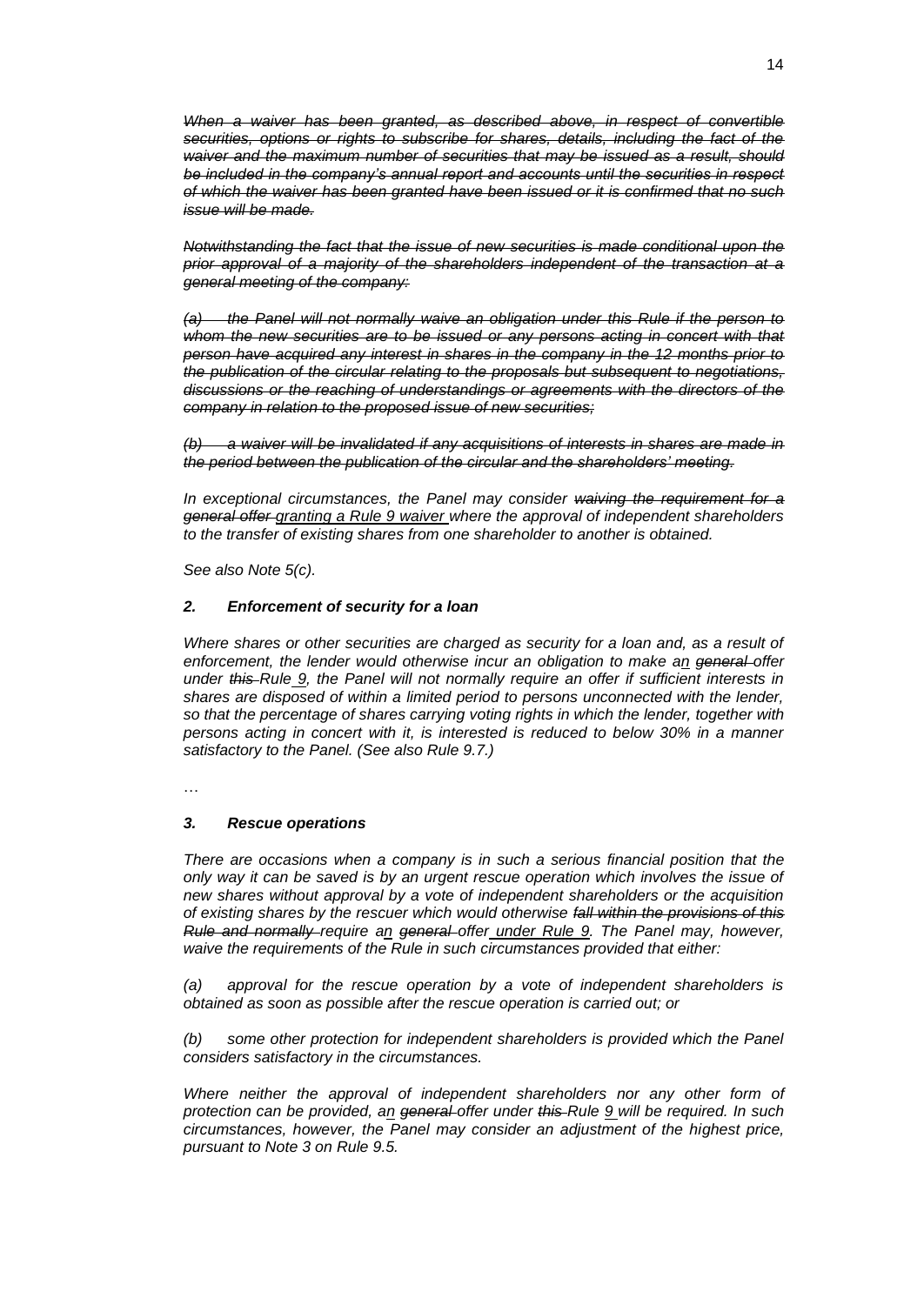*The requirements of the Rule 9 will not normally be waived in a case where a major shareholder in a company rather than that company itself is in need of rescue. The situation of that shareholder may have little relevance to the position of other shareholders and, therefore, the purchaser from such major shareholder must expect to be obliged to extend an offer under the Rule 9 to all other shareholders.*

…

# *5. Shares carrying 50% or more of the voting rights*

*The Panel will consider waiving the requirement for an general offer under this Rule 9 where:*

…

*(c) in the case of an issue of new securities, independent shareholders holding shares carrying more than 50% of the voting rights of the company which would be capable of being cast on a "whitewash" Rule 9 waiver resolution (see Note 1) confirm in*  writing that they approve the proposed waiver and would vote in favour of any *resolution to that effect at a general meeting.*

## *6. Enfranchisement of non-voting shares*

*There is no requirement to make an general offer under this Rule 9 if a person interested in non-voting shares becomes upon enfranchisement of those shares interested in shares carrying 30% or more of the voting rights of a company, except where shares or interests in shares have been acquired at a time when the person had reason to believe that enfranchisement would take place.*

## **Rule 10**

## **SECTION G. THE VOLUNTARY OFFER AND ITS TERMS**

# **RULE 10. THE ACCEPTANCE CONDITION\***

## **Rule 11**

# **11.1 WHEN A CASH OFFER IS REQUIRED**

…

## *NOTES ON RULE 11.1*

…

## *6. Revision*

*If an obligation under this Rule arises during the course of an offer period and a revision of the offer is necessary, an immediate announcement must be made by the offeror in accordance with Rule 7.1 (but see Rule 32). The Note on Rule 7.1 may also be relevant to acquisitions by potential offerors.*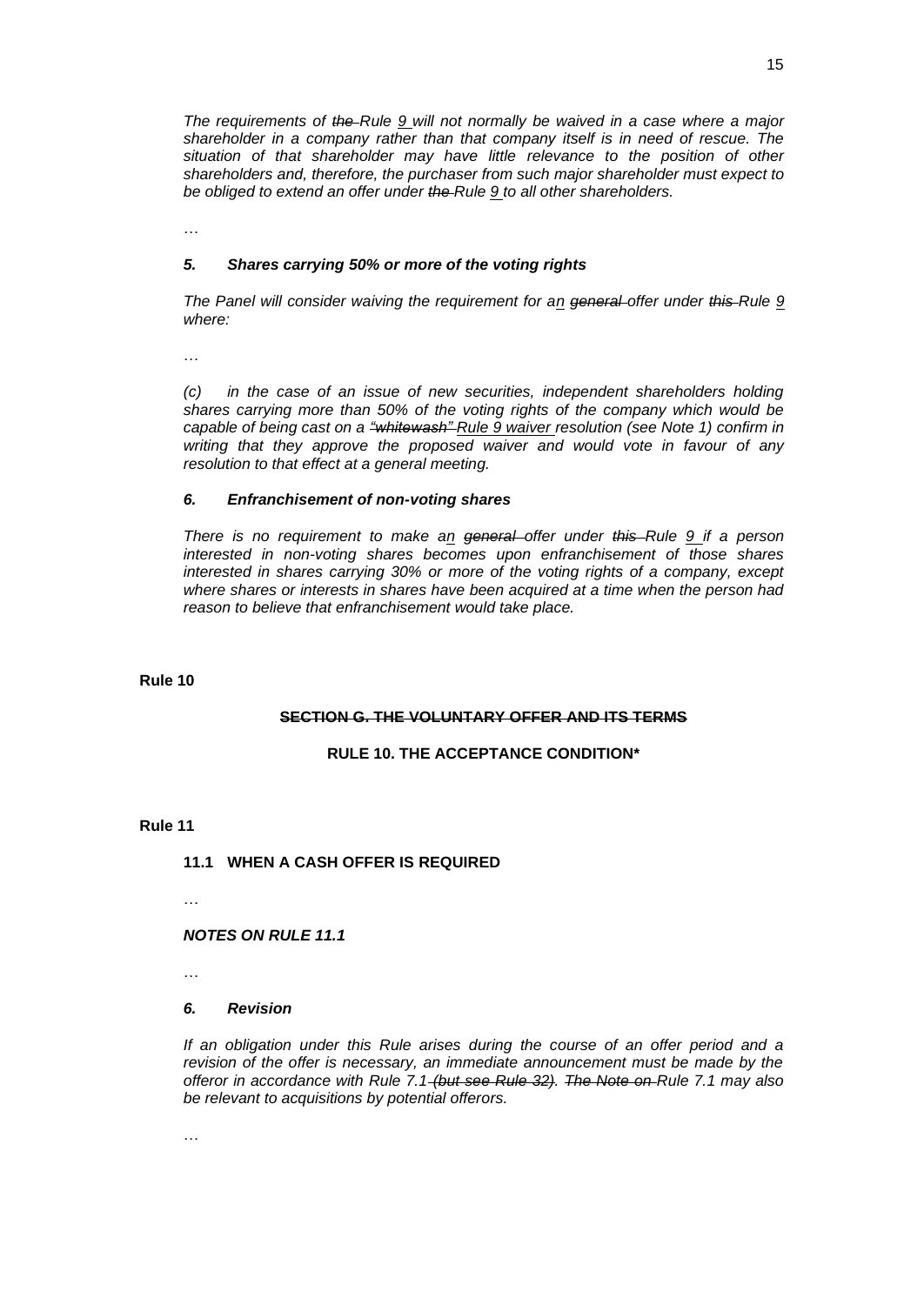## **11.2 WHEN A SECURITIES OFFER IS REQUIRED**

**(a) Where interests in shares** …

**(b) Unless the vendor or other party to the transaction** …

## *NOTES ON RULE 11.2*

## *1. Basis on which securities are to be offered*

*Any securities required to be offered pursuant to this Rule 11.2 must be offered* …

## **Rule 14**

# **SECTION H. PROVISIONS APPLICABLE TO ALL OFFERS**

# **RULE 14. WHERE THERE IS MORE THAN ONE CLASS OF SHARE CAPITAL**

- **14.1 COMPARABLE OFFERS**
- **(a) Where a company has more than one** …
- **(b) An offer for non-voting equity share capital** …
- **(c) Classes of non-voting, non-equity share capital** …

## **Rule 15**

# **RULE 15. APPROPRIATE OFFER FOR CONVERTIBLES ETC. SECURITIES, OPTIONS AND SUBSCRIPTION RIGHTS**

# **15.1 APPROPRIATE OFFER OR PROPOSAL**

**(a) When an offer is made for voting equity share capital or for other transferable securities carrying voting rights and the offeree company has convertible securities, options or subscription rights ("Rule 15 securities") outstanding, the offeror must make an appropriate offer or proposal to the stockholders holders of those Rule 15 securities to ensure that their interests are safeguarded. Equality of treatment is required.**

## **15.2 INDEPENDENT ADVICE AND VIEWS OF THE OFFEREE BOARD**

**(b) The board of the offeree company must obtain competent independent advice on the offer or proposal to the stockholders and the substance of such advice must be made known to the holders of the Rule 15 securities its stockholders, together with the board's views on the offer or proposal.**

## **15.3 PUBLICATION OF OFFER OR PROPOSAL**

**(c) Whenever practicable, the offer or proposal should be sent to stockholders holders of Rule 15 securities at the same time as the offer document is published but, if this is not practicable, the Panel should be consulted and the offer or proposal should be sent as soon as possible thereafter. A copy of the offer or proposal should be sent to the Panel at the time of publication.**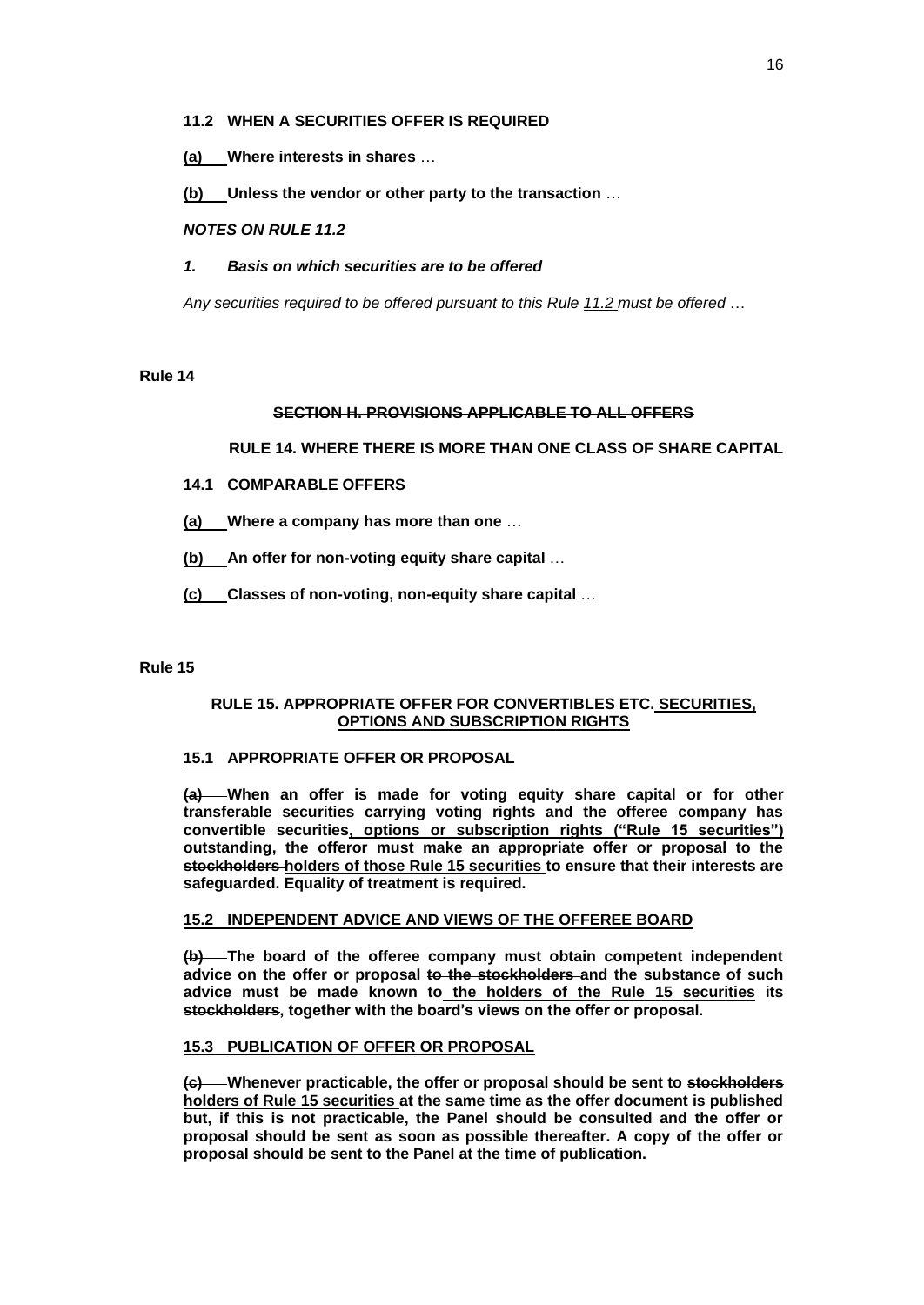# **15.4 CONDITIONALITY OF THE OFFER OR PROPOSAL**

**(d) The offer or proposal to stockholders required by this Rule should not normally be made conditional on any particular level of acceptances. It may, however, be put by way of a scheme to be considered at a stockholders' meeting of holders of Rule 15 securities provided that, if the scheme is not approved at that meeting, or is not sanctioned by the court, the offeror shall immediately make an offer or proposal to stockholders which is not conditional on any particular level of acceptances or approval.**

**(e) If an offeree company has options or subscription rights outstanding, the provisions of this Rule apply mutatis mutandis.**

## *NOTES ON RULE 15*

#### *1. When conversion rights etc. are exercisable during an offer*

*All relevant documents, announcements and other information sent to shareholders of the offeree company and persons with information rights in connection with an offer must also, where practicable, be sent simultaneously to the holders of securities convertible into, rights to subscribe for and options over shares of the same class as those to which the offer relates. If those holders of Rule 15 securities are able to exercise their rights during the course of the offer and to accept the offer in respect of the resulting shares, their attention should, where appropriate, be drawn to this in the relevant documents, announcements and other information.*

## *2. Rules 9 and 14*

*If an offer for any convertible securities is required by Rule 9 or Rule 14, compliance with the relevant Rule will be regarded as satisfying the obligation in Rule 15(a).1 in respect of those securities.*

#### **Rule 16.1**

# **16.1 SPECIAL DEALS WITH FAVOURABLE CONDITIONS**

**(a) Except with the consent of the Panel, an offeror or persons acting in concert with it may not make any arrangements with shareholders and may not deal or enter into arrangements to deal in shares of the offeree company, or enter into arrangements which involve acceptance of an offer, either during an offer or when one is reasonably in contemplation, if there are favourable conditions attached which are not being extended to all shareholders. (See also Rule 35.3.)**

**(b) An arrangement made with a person who, while not a shareholder, is interested in shares carrying voting rights in the offeree company will also be prohibited by this Rule 16.1(a) if favourable conditions are attached which are not being extended to the shareholders. For the avoidance of doubt, there is no requirement to extend an offer or any arrangement which would otherwise be prohibited by this Rule to any person who is interested in shares, but is not a shareholder.**

**(See also Rule 35.3.)**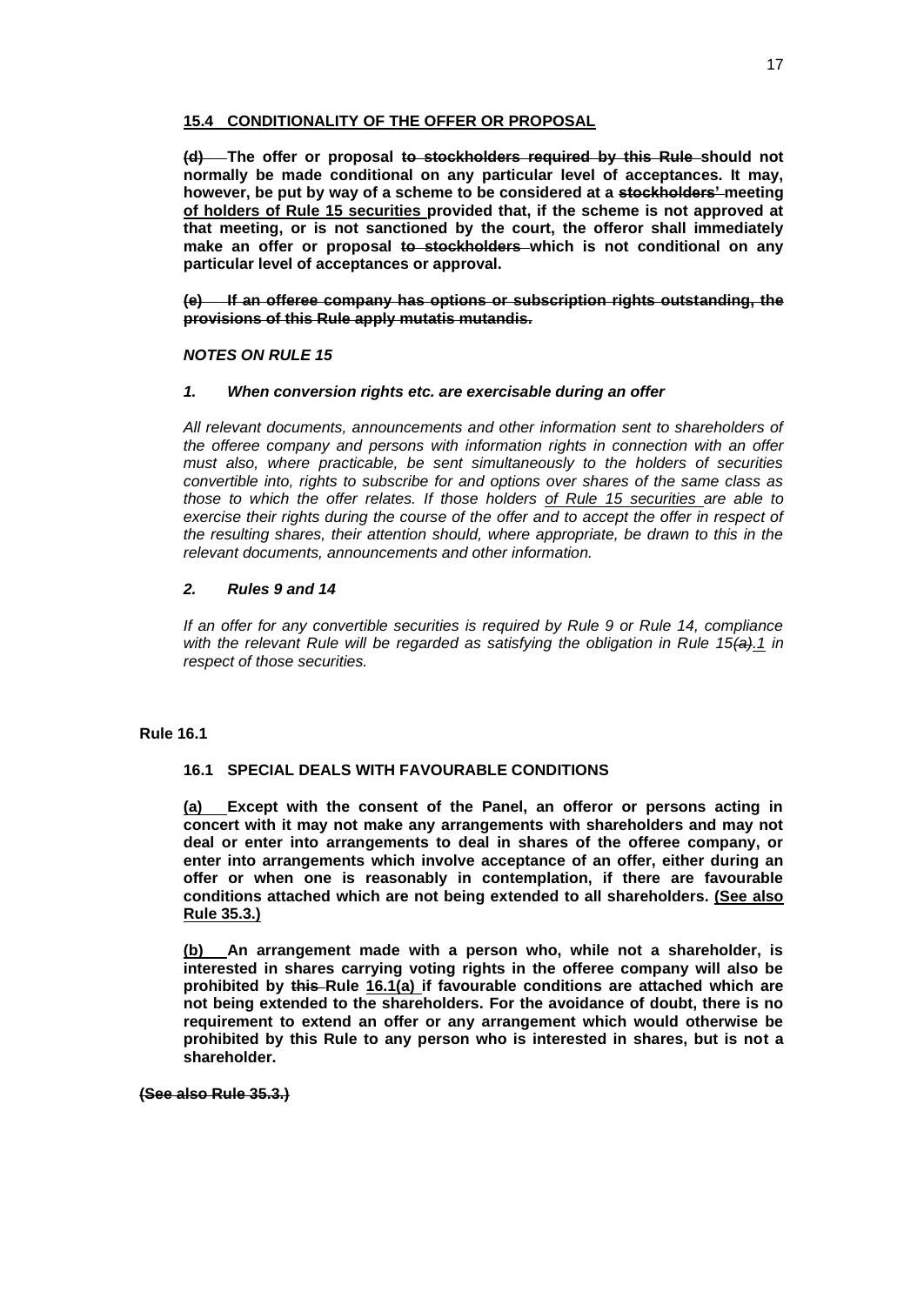# **RULE 18. THE USE OF PROXIES AND OTHER AUTHORITIES IN RELATION TO ACCEPTANCES\***

# **18.1 RESTRICTION ON PROXY APPOINTMENTS**

**An offeror may not, save as permitted by Rule 18.2, require a shareholder, as a term of its acceptance of an offer, to appoint a proxy to vote in respect of its shares in the offeree company or to exercise any other rights or take any other action in relation to those shares.**

## **18.2 PERMITTED PROXY APPOINTMENTS**

unless the An appointment is on the following terms, which must be set out in **the offer document, is permitted:**

**(a) the proxy may not vote,** …

**Rule 19**

# **SECTION I. CONDUCT DURING THE OFFER**

#### **RULE 19. INFORMATION**

…

## **19.3 UNACCEPTABLE STATEMENTS**

**(a) Parties to an offer and their advisers** …

- **(b) In particular, an offeror must not** …
- **(c) In the case of any doubt** …

## **Rule 21.2**

**21.2 OFFER-RELATED ARRANGEMENTS**

…

## *NOTES ON RULE 21.2*

…

## *3. "Whitewash" transactions Rule 9 waivers*

*Rule 21.2 also applies in the context of a "whitewash" transaction which is subject to a Rule 9 waiver. The Panel should be consulted at an early stage where such a "whitewash" transaction is proposed.*

#### *4. Disclosure*

*An announcement of a firm intention to make an offer, an offer document or whitewash a Rule 9 waiver circular, as the case may be, must include a summary of any offer-*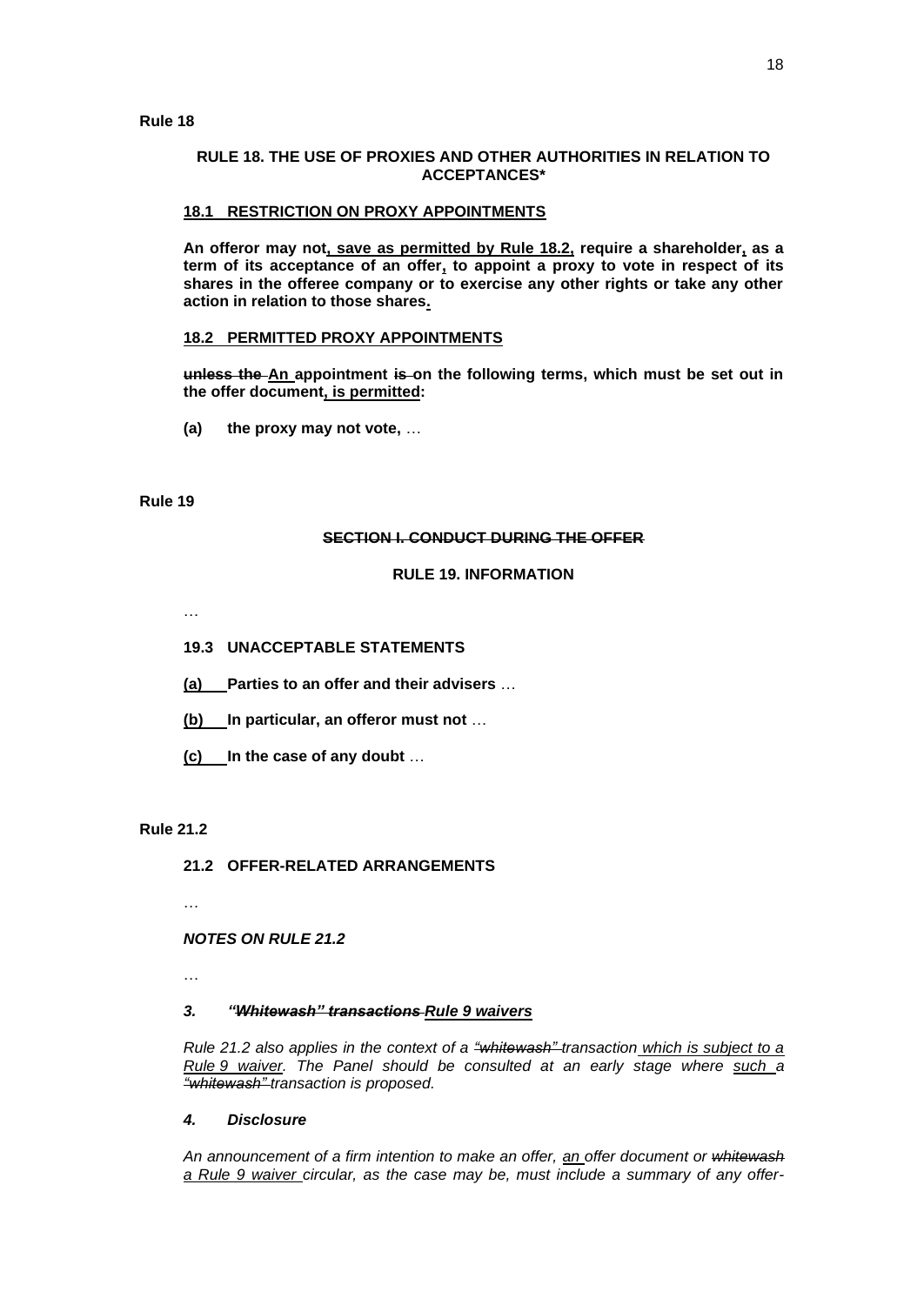*related arrangement or other agreement, arrangement or commitment permitted under, or excluded from, Rule 21.2 and, subject to Note 6 on Rule 26, a copy of the agreement, arrangement or commitment must be published on a website in accordance with Rule 26.2.*

#### **Rule 21.3**

## **21.3 EQUALITY OF INFORMATION TO COMPETING OFFERORS**

**(a) Any information given to one offeror or potential offeror, whether publicly identified or not, must, on request, be given equally and promptly to another offeror or bona fide potential offeror even if that other offeror is less welcome.**

**(b) This The requirement in Rule 21.3(a) will usually only apply when there has been a public announcement of the existence of the offeror or potential offeror to which information has been given or, if there has been no public announcement, when the offeror or bona fide potential offeror requesting information under this Rule has been informed authoritatively of the existence of another potential offeror.**

#### **Rule 22**

## **RULE 22. RESPONSIBILITIES OF THE OFFEREE COMPANY AND AN OFFEROR REGARDING REGISTRATION PROCEDURES AND IDENTIFICATION OF PERSONS WITH INTERESTS IN SECURITIES REPRESENTING OF 1% OR MORE**

#### **22.1 REGISTRATION PROCEDURES**

**(a) The board of the offeree company should ensure that its registrar complies fully with the procedures set out in Appendix 4. The board should also ensure prompt registration of transfers during an offer.**

# **22.2 PERSONS WITH INTERESTS IN SECURITIES IN THE OFFEREE COMPANY**

**(b) The board of the offeree company should assist the Panel in identifying persons who are interested in 1% or more of any class of relevant securities of the offeree company and, promptly after the commencement of an offer period, should provide the Panel with details of all persons who are reasonably considered to be so interested. Such persons should also be sent an explanation of their disclosure obligations under Rule 8 at the same time as their details are provided to the Panel.**

#### **22.3 PERSONS WITH INTERESTS IN SECURITIES IN AN OFFEROR**

**(c) Except in cases where it has been announced that any offer is, or is likely to be, in cash, the board of the offeror should assist the Panel in identifying persons who are interested in 1% or more of any class of relevant securities of the offeror and, promptly after the announcement that first identifies the offeror as such, should provide the Panel with details of all persons who are reasonably considered to be so interested. Such persons should be sent an explanation of their disclosure obligations under Rule 8 at the same time as their details are provided to the Panel.**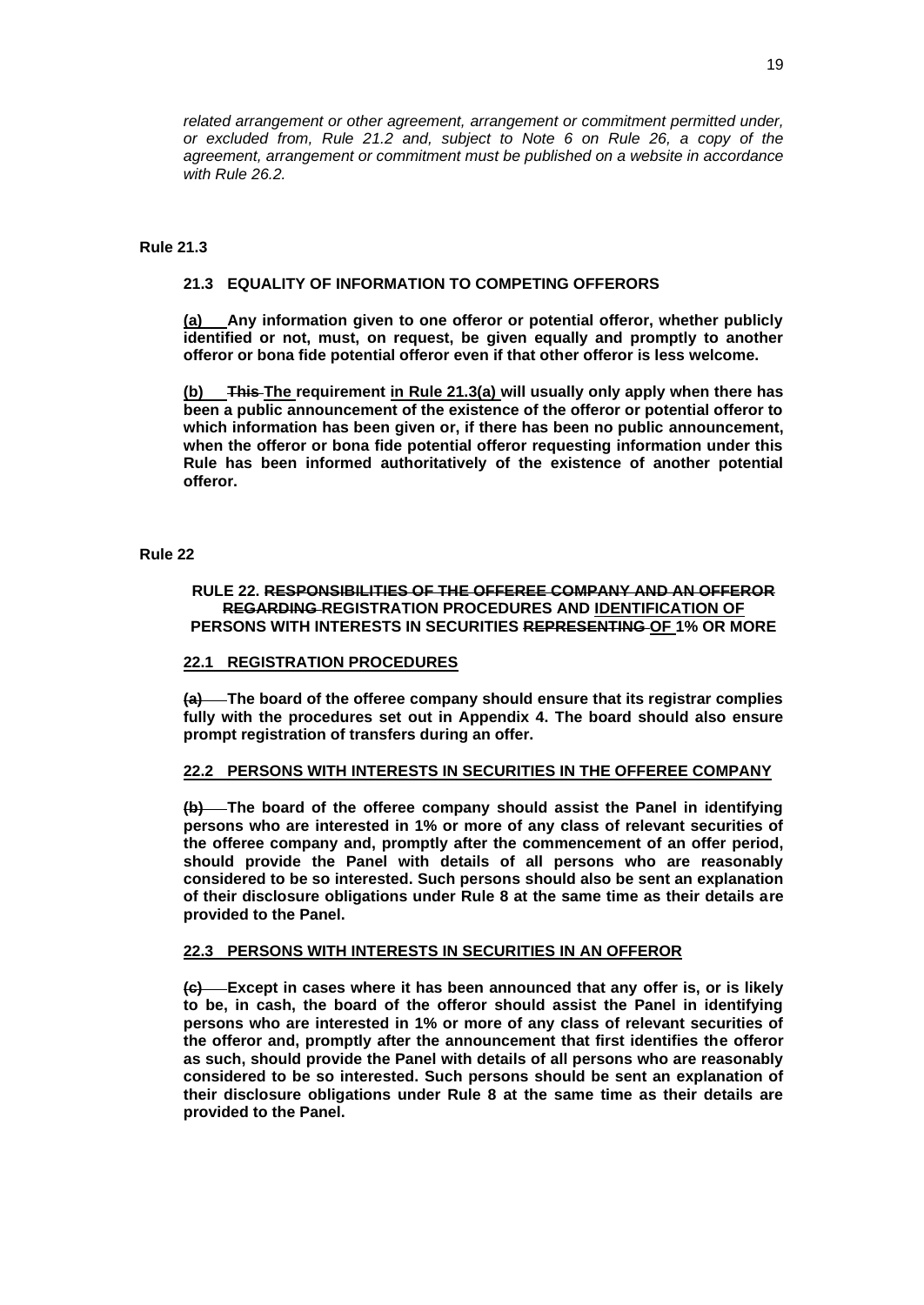#### *NOTES ON RULE 22*

…

#### *2. Rule 2.11*

*Where, following the commencement of an offer period, the offeree company has sent a person a copy of an announcement or a circular in accordance with the provisions of Rule 2.11, there is no requirement to send that person a separate explanation of their disclosure obligations under Rule 8 in accordance with Rule 22.2 or Rule 22.3(b) or (c).*

## **Rule 23**

#### **SECTION J. DOCUMENTS FROM THE OFFEROR AND THE OFFEREE BOARD**

#### **RULE 23. GENERAL OBLIGATIONS AS TO INFORMATION**

## **Rule 24**

- **24.1 THE OFFER DOCUMENT**
- …
- **(c) Promptly following its publication, In addition, the offeror must:**

**(i) publish the offer document on a website in accordance with Rule 26.1; and**

**(ii) announce that the offer document has been so published.**

…

#### **24.3 FINANCIAL AND OTHER INFORMATION ON THE OFFEROR, THE OFFEREE COMPANY AND THE OFFER**

**Except with the consent of the Panel:**

…

**(c) the offer document must contain summary details of any current ratings and outlooks publicly accorded to the offeror and the offeree company by credit ratings agencies prior to the commencement of the offer period, any changes made to previous ratings or outlooks during the offer period, and a summary of the reasons given, if any, for any such changes;**

#### **Rule 25**

**25.1 THE OFFEREE BOARD CIRCULAR**

- …
- **(c) Promptly following its publication, In addition, the offeree company must:**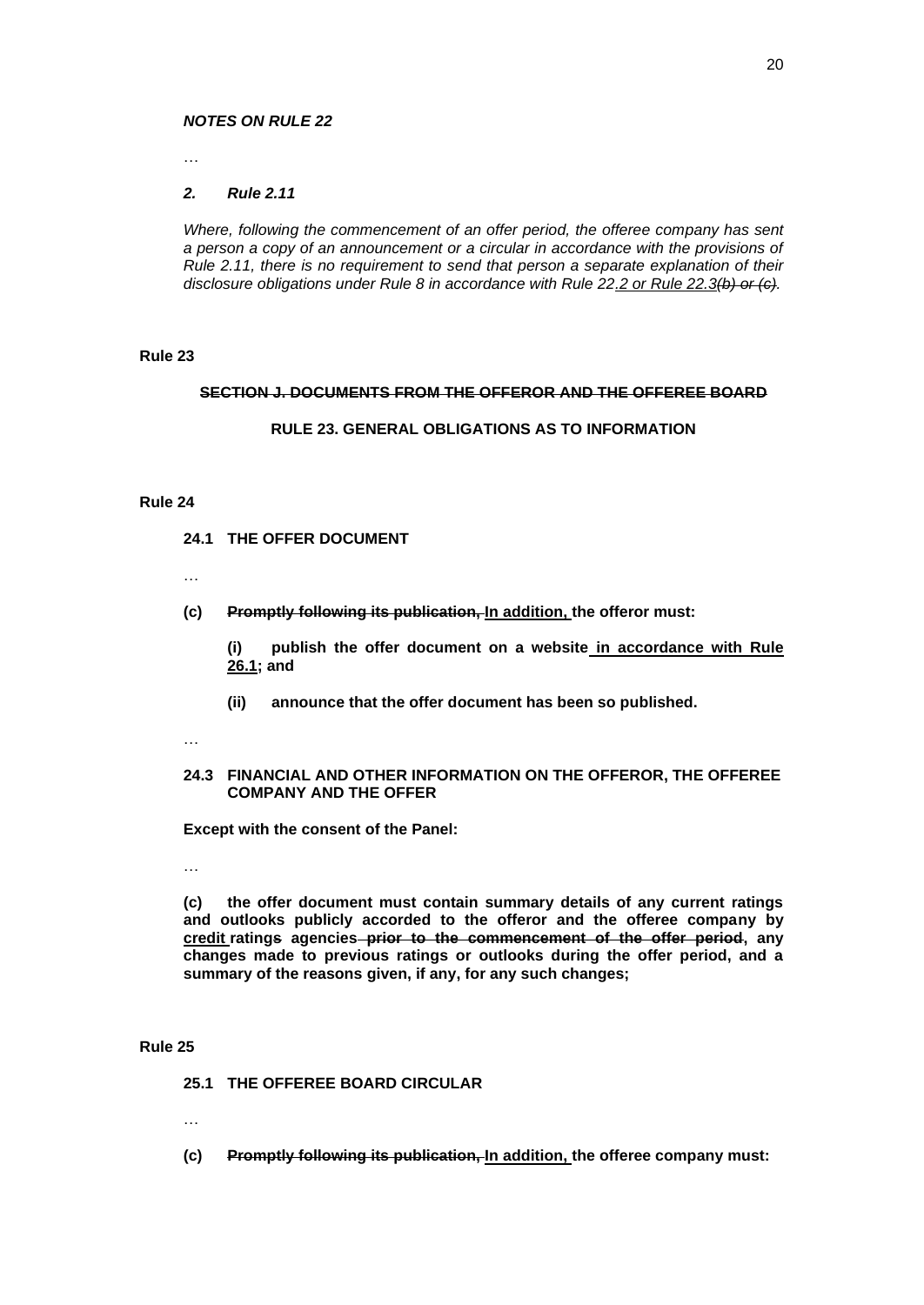**(i) publish the offeree board circular on a website in accordance with Rule 26.1; and**

**(ii) announce that the offeree board circular has been so published.**

…

## **25.9 EMPLOYEE REPRESENTATIVES' OPINION AND PENSION SCHEME TRUSTEES' OPINION**

…

## *NOTES ON RULE 25.9*

*1. Offeree company's responsibility for costs*

*…*

*(See also Rule 32.6(bc).)*

# **Rule 28**

# **SECTION K. PROFIT FORECASTS AND QUANTIFIED FINANCIAL BENEFITS STATEMENTS**

## **RULE 28. PROFIT FORECASTS AND QUANTIFIED FINANCIAL BENEFITS STATEMENTS**

**Rule 29**

# **SECTION L. ASSET VALUATIONS**

## **RULE 29. ASSET VALUATIONS**

**Rule 30**

## **SECTION M. DISTRIBUTION OF DOCUMENTATION DURING AN OFFER**

## **RULE 30. DISTRIBUTION OF DOCUMENTATION DURING AN OFFER**

…

## **30.5 DISTRIBUTION OF DOCUMENTS, ANNOUNCEMENTS AND INFORMATION TO THE PANEL AND OTHER PARTIES TO AN OFFER**

**(a) Before an offer document is published, a copy of the document in hard copy form and electronic form must be sent to the Panel. At the time of publication, a copy must also be sent in hard copy form and electronic form to the advisers to all other parties to the offer.**

**(b) Copies of all other documents, announcements and information published in connection with an offer by, or on behalf of, an offeror or the offeree company must at the time of publication be sent in electronic form to:**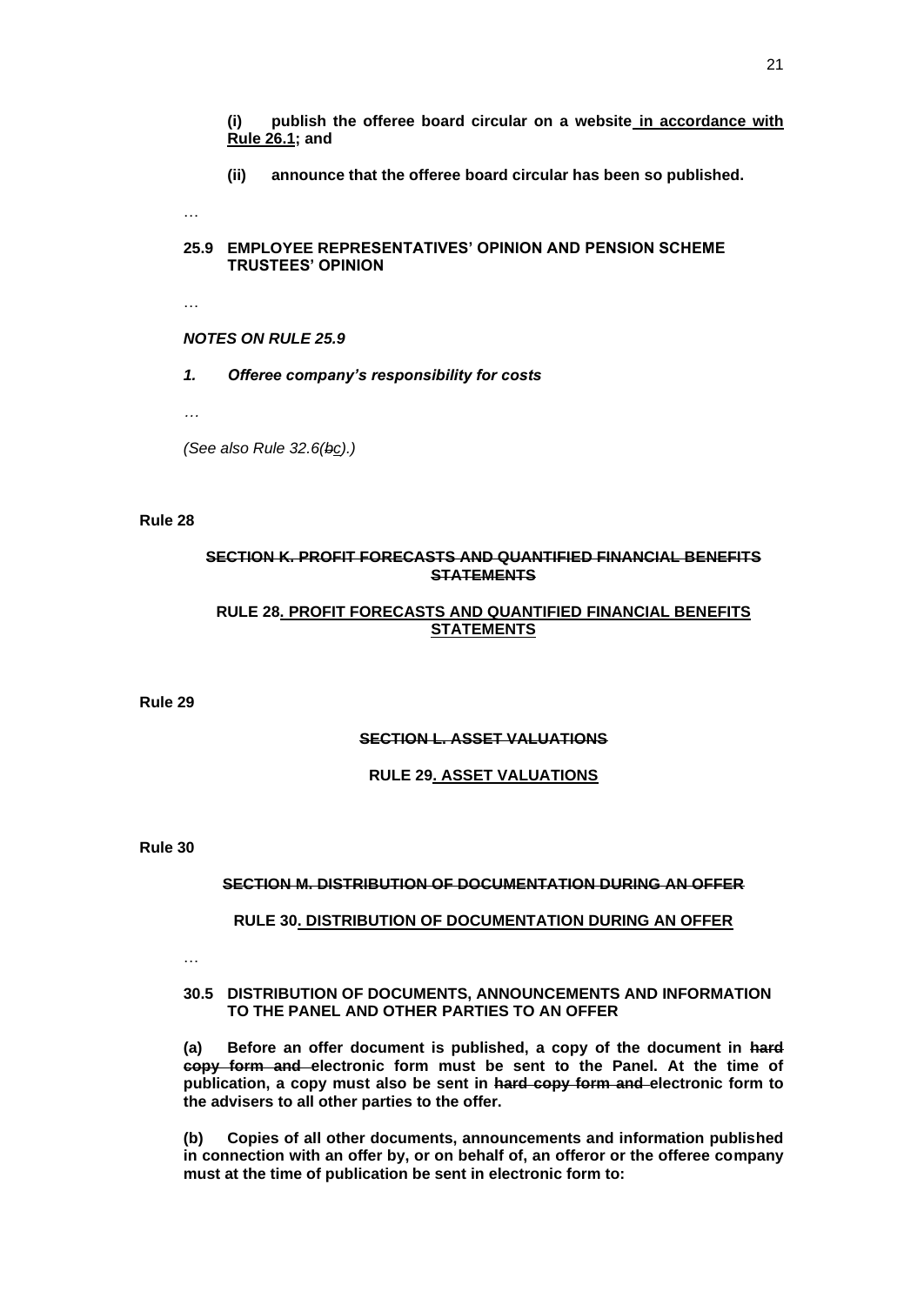- **(i) the Panel; and**
- **(ii) the advisers to all other parties to the offer.**

**Documents must also be sent in hard copy form to the Panel and the advisers to all other parties to the offer at the time of publication. Such documents, announcements or information must not be released to the media under an embargo.**

**Rule 31**

#### **SECTION N. OFFER TIMETABLE AND REVISION**

#### **RULE 31. TIMING OF THE OFFER\***

…

# **31.5 ACCELERATION STATEMENTS**

…

**(f) If an offeror wishes to include a reservation to an acceleration statement, the Panel must be consulted. See also Rule 35.1(f) and Note 1 on Rules 35.1 and 35.2.**

…

#### **31.6 ACCEPTANCE CONDITION INVOCATION NOTICE**

…

*NOTE ON RULE 31.6*

*1. Prohibition on concurrent notices*

…

*2. Mandatory offerors*

*See also Rule 9.4(b).*

#### **Rule 32**

#### **32.1 PUBLICATION OF REVISED OFFER DOCUMENT**

**(a) If an offer is revised, a revised offer document, drawn up in accordance with Rules 24 and Rule 27, must be sent to shareholders of the offeree company and persons with information rights. Promptly following its publication, In addition, the offeror must:**

**(i) publish the revised offer document on a website in accordance with Rule 26.1; and**

**(ii) announce that the revised offer document has been so published.**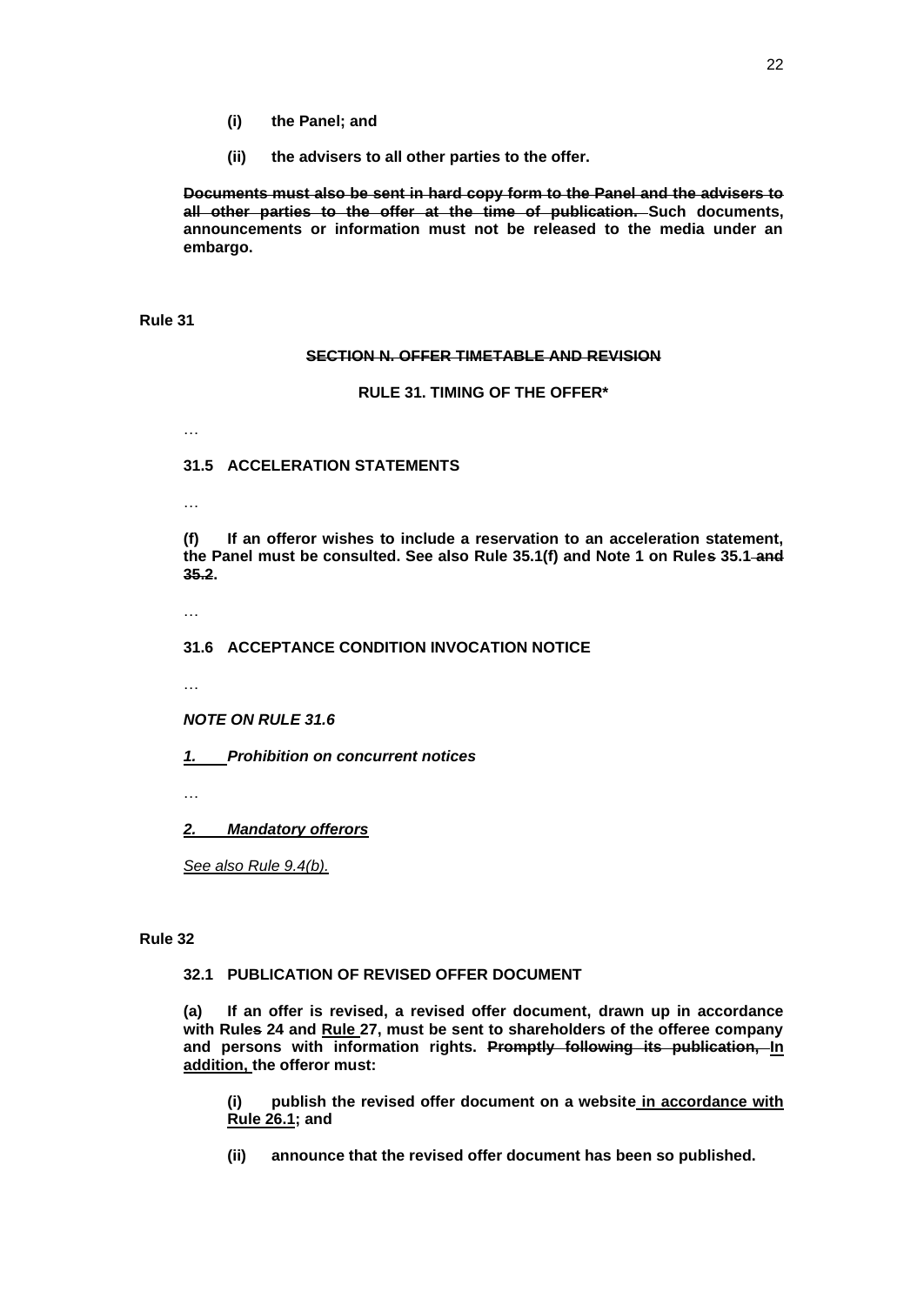#### **(b) At the same time When a revised offer document is published:**

**(i) both the offeror and the offeree company must make the revised offer document readily and promptly available to their employee representatives (or, where there are no employee representatives, to the employees themselves);**

**(ii) the offeror must make the revised offer document readily and promptly available to the trustees of the offeree company's pension scheme(s); and**

…

#### *NOTES ON RULE 32.1*

…

#### *4. Triggering Rule 9†*

*When an offeror, which is making a voluntary offer either in cash or with a cash alternative, acquires an interest in shares which causes it to have to extend a mandatory offer under Rule 9 at no higher price than the existing cash offer, the change in the nature of the offer will not be viewed treated as a revision (and will thus not be precluded by an earlier no increase statement)., even if the offeror is obliged to waive any outstanding condition, but such an acquisition can only be made if the offer can remain open for acceptance for a further 14 days following the date on which the amended offer document is published. See also Note 9 on Rule 9.1 and Rule 9.4(c).*

…

#### **32.2 NO INCREASE STATEMENTS**

…

**(c) If an offeror wishes to include a reservation to a no increase statement, the Panel must be consulted. See also Rule 35.1(f) and Note 1 on Rules 35.1 and 35.2.**

…

#### **32.6 THE OFFEREE BOARD'S OPINION AND THE OPINIONS OF THE EMPLOYEE REPRESENTATIVES AND THE PENSION SCHEME TRUSTEES**

**(a) The board of the offeree company must send to the company's shareholders and persons with information rights a circular containing its opinion on the revised offer as required by Rule 25.1, drawn up in accordance with Rules 25 and Rule 27. Promptly following its publication, In addition, the offeree company must:**

- **(i) publish the circular on a website in accordance with Rule 26.1; and**
- **(ii) announce that the circular has been published.; and**

**(iiib) When the circular is published, the offeree company must make the circular readily and promptly available to its employee representatives (or, where there are no employee representatives, to the employees themselves) and to the trustees of its pension scheme(s).**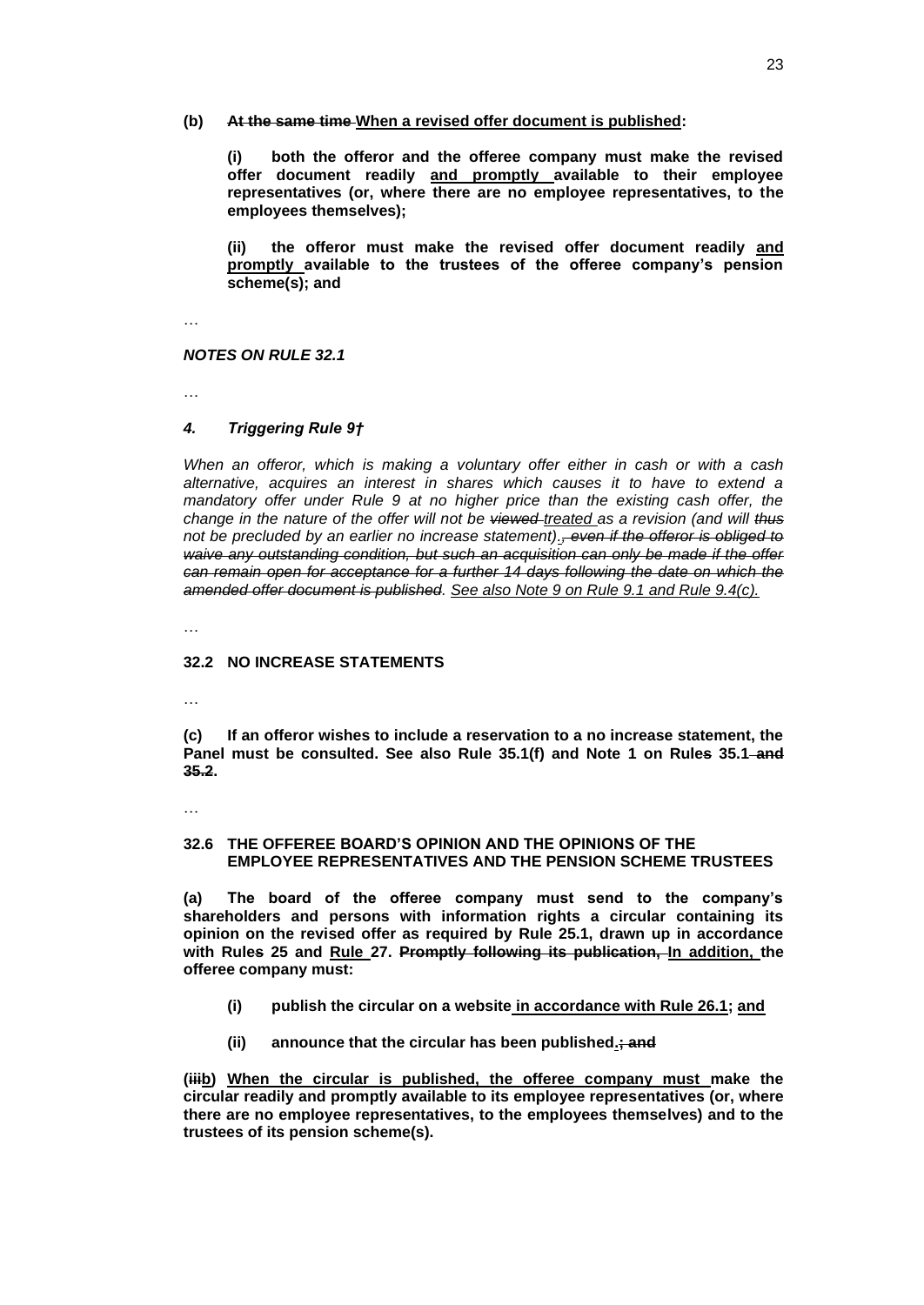**(bc) Where the board of the offeree company receives in good time before publication of its circular on the revised offer:**

**Rule 35**

## **SECTION O. RESTRICTIONS FOLLOWING OFFERS**

#### **RULE 35. RESTRICTIONS FOLLOWING OFFERS**

## **35.1 DELAY OF 12 MONTHS**

…

#### *NOTES ON RULE 35.1*

#### *1. When consent may be given*

#### *The Panel will normally only give its consent under Rule 35.1 if:*

*(a) the board of the offeree company so agrees. Where the offeror made a no increase statement or an acceleration statement without a reservation of the right to set the statement aside with the agreement of the offeree board, the Panel will not normally give its consent under this paragraph (a) in relation to a new offer, or any other transaction restricted by Rule 35.1, on more favourable terms than those available under the previous offer until after the later of:*

*(i) three months from the date on which the previous offer was withdrawn or lapsed; and*

*(ii) the end of the offer period;*

*(b) a third party (including a potential offeror which had been publicly identified prior to the date on which the previous offer was withdrawn or lapsed) announces a firm intention to make an offer for the offeree company;*

*(c) the offeree company announces a Rule 9 waiver proposal (see Note 1 of the Notes on Dispensations from Rule 9) or a reverse takeover; or*

*(d) the Panel determines that there has been a material change of circumstances.*

#### *2. Significant asset purchases*

*In assessing whether assets are significant for the purpose of Rule 35.1(f), the Panel will have regard to the tests set out in Note 5 on Rule 2.8.*

#### **35.2 PARTIAL OFFERS**

…

*NOTES ON RULES 35.1 and 35.2*

#### *1. When consent may be given*

*The Panel will normally only give its consent under Rule 35.1 if:*

*(a) the board of the offeree company so agrees. Such consent will not normally be given within three months of the lapsing of an earlier offer in relation to which the offeror made a no increase statement or an acceleration statement without a*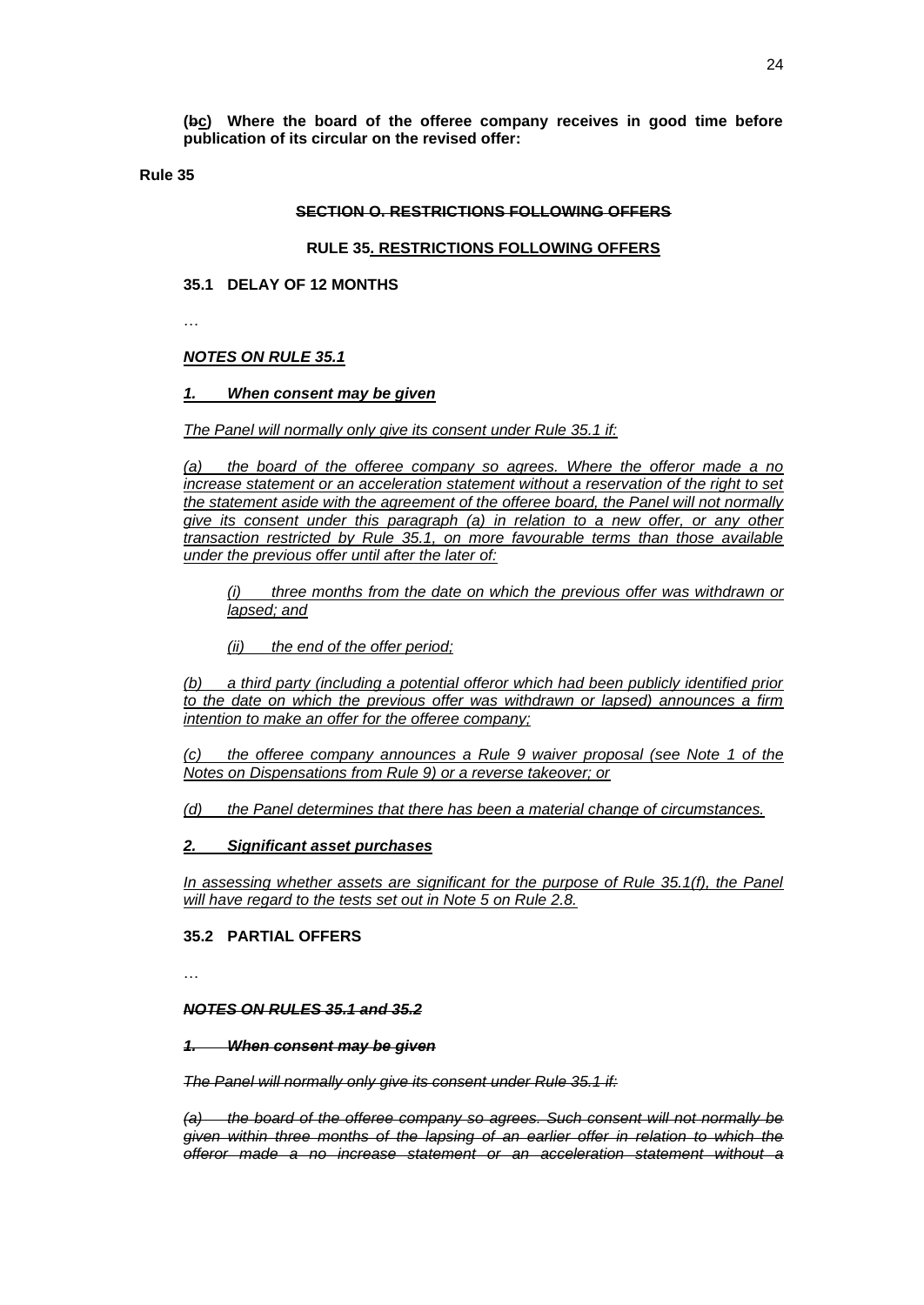*reservation of the right to set the statement aside in the event of an increased or improved offer being recommended by the board of the offeree company;*

*(b) a third party announces a firm intention to make an offer for the offeree company;*

*(c) the offeree company announces a "whitewash" proposal (see Note 1 of the Notes on Dispensations from Rule 9) or a reverse takeover; or*

*(d) the Panel determines that there has been a material change of circumstances.*

#### *2. Significant asset purchases*

*In assessing whether assets are significant for the purpose of Rule 35.1(f), the Panel will have regard to the tests set out in Note 5 on Rule 2.8.*

**Rule 36**

#### **SECTION P. PARTIAL OFFERS**

#### **RULE 36. PARTIAL OFFERS**

…

# **36.6 WARNING ABOUT CONTROL POSITION**

**In the case of a partial offer which could result in the offeror, either alone or with persons acting in concert with it, holding shares carrying over 50% of the voting rights of the offeree company, the offer document must contain specific and prominent reference to this and to the fact that, if the offer succeeds, the offeror or, where appropriate, the offeror and persons acting in concert with it, will be free, subject to Rule 36.3 and, where relevant, to Note 4 on Rule 9.1, to acquire further interests in shares without incurring any obligation to make an offer under Rule 9 to make a general offer.**

**Rule 37**

#### **SECTION Q. REDEMPTION OR PURCHASE BY A COMPANY OF ITS OWN SECURITIES**

## **RULE 37. REDEMPTION OR PURCHASE BY A COMPANY OF ITS OWN SECURITIES**

…

# **37.1 POSSIBLE REQUIREMENT TO MAKE A MANDATORY OFFER**

**When a company redeems or purchases its own voting shares, any resulting increase in the percentage of shares carrying voting rights in which a person or group of persons acting in concert is interested will be treated as an acquisition for the purpose of Rule 9. Subject to prior consultation, the Panel will normally waive any resulting obligation to make an general offer under Rule 9 if there is a vote of independent shareholders and a procedure on the lines of that set out in Appendix 1 is followed.**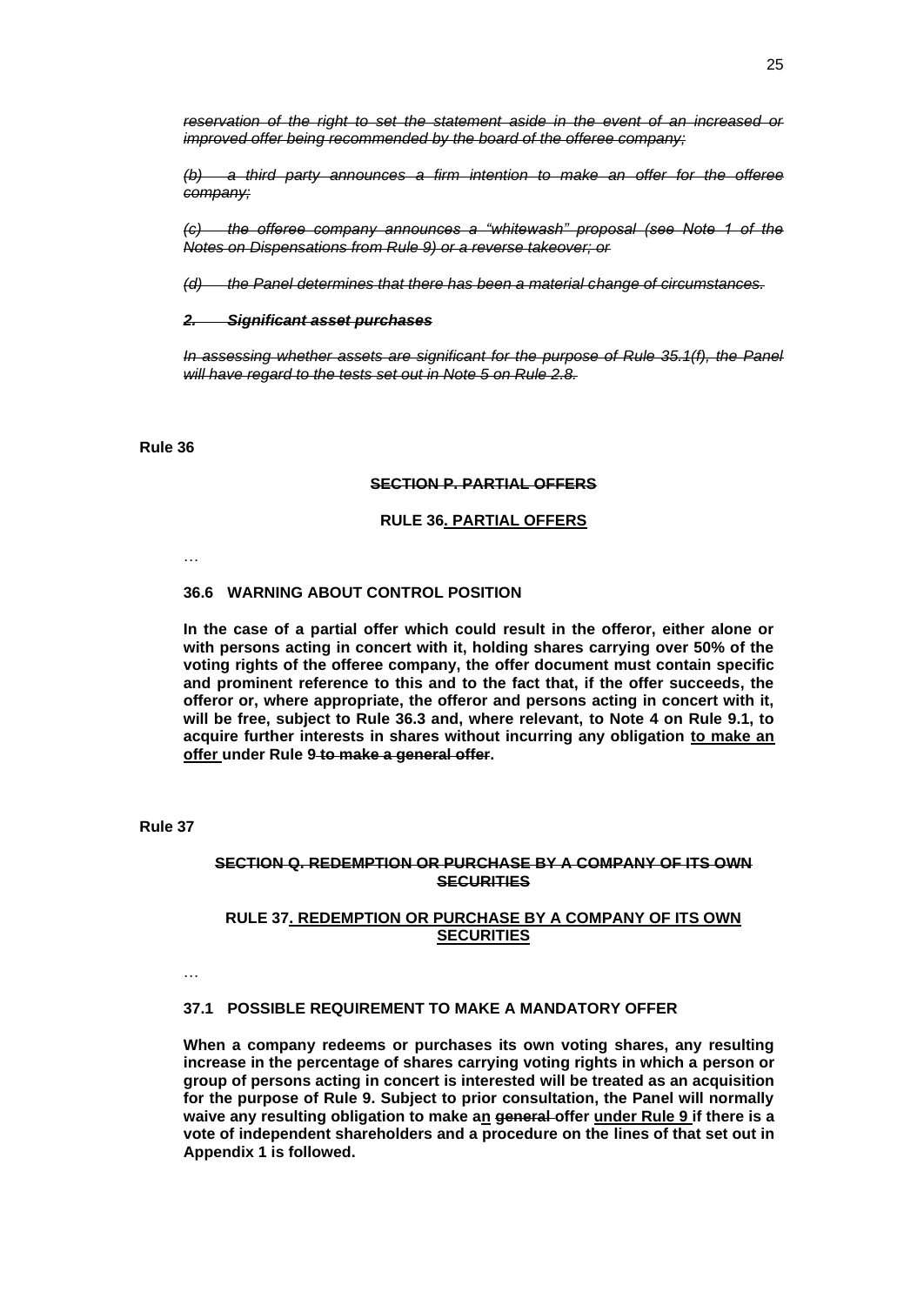## *NOTES ON RULE 37.1*

…

## *3. Situations where a mandatory obligation may arise*

*Where the directors are aware that a company's redemption or purchase of its own shares would otherwise give rise to an obligation for a person (or group of persons acting in concert) to make a mandatory offer, the board of directors should ensure that an appropriate resolution to approve a Rule 9 waiver of this obligation is put to independent shareholders prior to implementation of the relevant redemption or purchase and as a pre-condition to its implementation. Additionally, each individual director should draw the attention of the board at the time any redemption or purchase of the company's own shares is proposed, and whenever shareholders' authority for any such redemption or purchase is to be sought, to interests in shares of parties acting in concert, or presumed to be acting in concert, with that director.*

…

# *5. Disqualifying transactions*

*Notwithstanding that the redemption or purchase of voting shares is made conditional upon the prior approval of a majority of the shareholders independent shareholders of the transaction at a general meeting of the company:*

*(a) the Panel will not normally waive an obligation under Rule 9 agree to grant a Rule 9 waiver if the relevant person, or any member of the relevant group of persons acting in concert, has acquired an interest in shares in the knowledge that the company intended to seek permission from its shareholders to redeem or purchase its own shares; and* 

*(b) a Rule 9 waiver will be invalidated if any acquisitions are made by the relevant person, or by any member of the relevant group of persons acting in concert, in the period between the proposed publication date of the circular and the shareholders' meeting.*

## *6. Renewals*

*Any Rule 9 waiver previously obtained under this Rule will expire at the same time as the relevant shareholders' authority under Chapter 4 of Part 18 of the Companies Act 2006 (whether or not voting shares have in fact been redeemed or purchased). Accordingly, Rule 9 waivers will normally need to be renewed at the same time as the relevant shareholders' authority is renewed.*

## *7. Responsibility for making an offer*

*If an obligation arises under this Rule 37 for an general offer to be made and a dispensation Rule 9 waiver is not granted, the prime responsibility for making an offer*  will normally attach to the person who obtains or consolidates control as a result of *the redemption or purchase of its own shares by the company. Where control is obtained or consolidated by a group of persons acting in concert, the prime responsibility will normally attach to the principal member or members of the group acting in concert. In exceptional cases, responsibility for making an offer may attach to one or more directors if, in the view of the Panel, there has been a failure by the board as a whole, or by any one or more individual directors, to address satisfactorily the implications of a redemption or purchase by the company of its own shares in relation to interests in shares of directors or parties acting in concert with one or more of the directors.*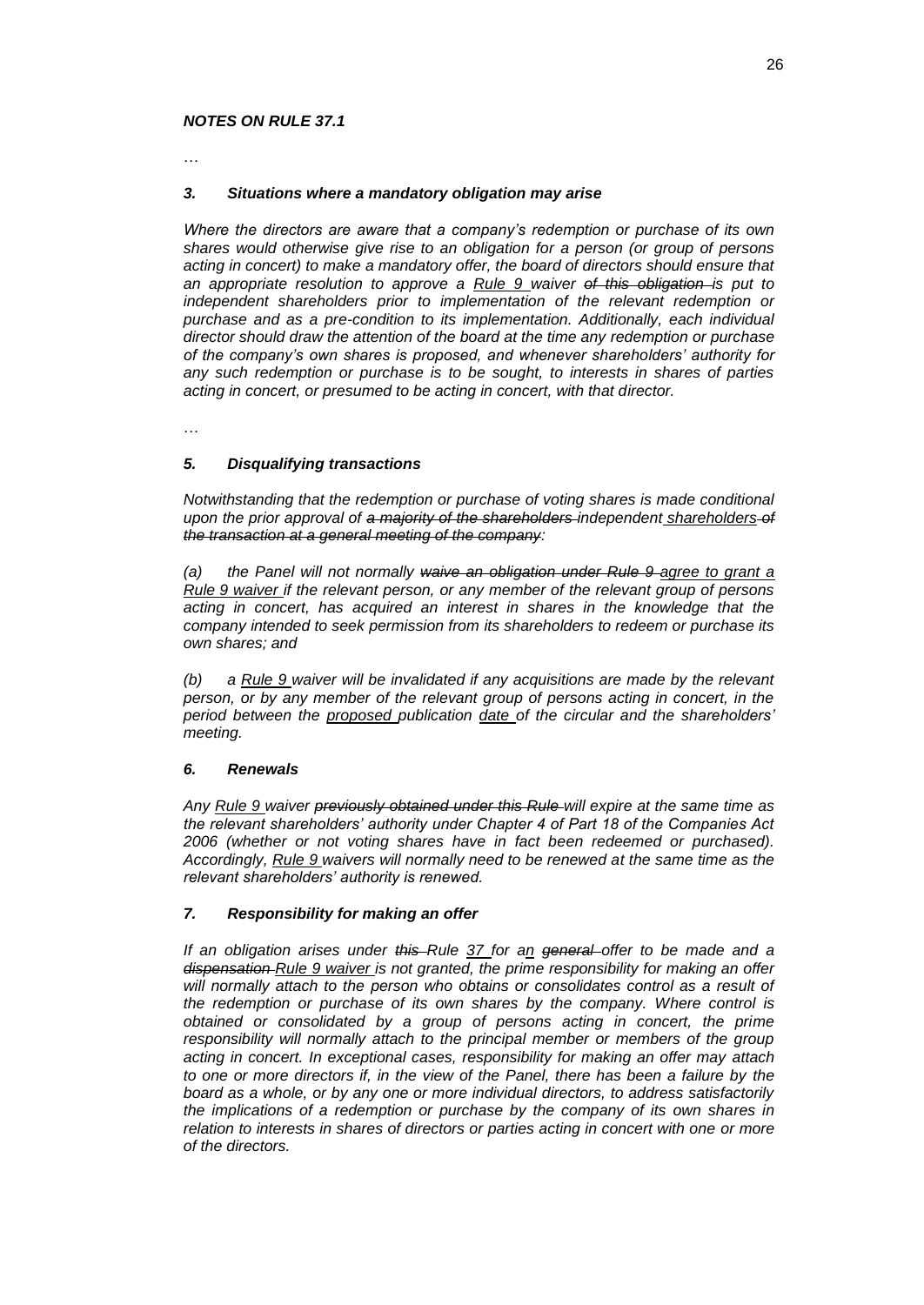## **SECTION R. DEALINGS BY CONNECTED EXEMPT PRINCIPAL TRADERS**

#### **RULE 38. DEALINGS BY CONNECTED EXEMPT PRINCIPAL TRADERS**

**Appendix 1**

## **APPENDIX 1**

#### **WHITEWASH GUIDANCE NOTE RULE 9 WAIVERS**

(See Note 1 of the Notes on Dispensations from Rule 9)

#### **1 INTRODUCTION**

**(a) This note Appendix 1 applies where sets out the procedures to be followed if the Panel is to be asked to waive the obligation to make an general offer under Rule 9 which would otherwise arise where, as a result of the issue of new securities as consideration for an acquisition or a cash injection subscription or in fulfilment of obligations under an agreement to underwrite the issue of new securities, a person or group of persons acting in concert acquires an interest, or interests, in shares to an extent which would normally give rise to an obligation to make a general offer.**

**(b) Where the word "offeror" is used in a particular Rule, it should be taken in the context of a whitewash Rule 9 waiver as a reference to the potential controllers. Similarly, the phrase "offeree company" should be taken as a reference to the company which is to issue the new securities and in which the actual or potential controlling position will arise.**

**(c) Rules 19, 20, 21.3, 24.15, 26, and 30, where relevant, apply equally to documents, announcements and information published in connection with a transaction which is the subject of the whitewash procedure Rule 9 waiver.**

## **2 SPECIFIC GRANT OF WAIVER REQUIRED**

**In each case, specific grant of a Rule 9 waiver from the Rule 9 obligation is required. Such grant will be subject to:**

**(a) there having been no disqualifying transactions (as set out in Section 3 below) by the person or group seeking the waiver in the previous 12 months;**

…

**(e) disenfranchisement of the person or group seeking the waiver potential controller and persons acting in concert with it and of any other nonindependent party at any such meeting.**

#### *NOTES ON SECTION 2*

*1. Early consultation*

*Consultation with the Panel at an early stage is essential. Late consultation may well result in delays to planned timetables. Experience suggests that the documents published in connection with the whitewash procedure may have to pass through several proofs before they meet the Panel's requirements and no waiver of the Rule 9 obligation will be granted until such time as the documentation has been approved by the Panel.*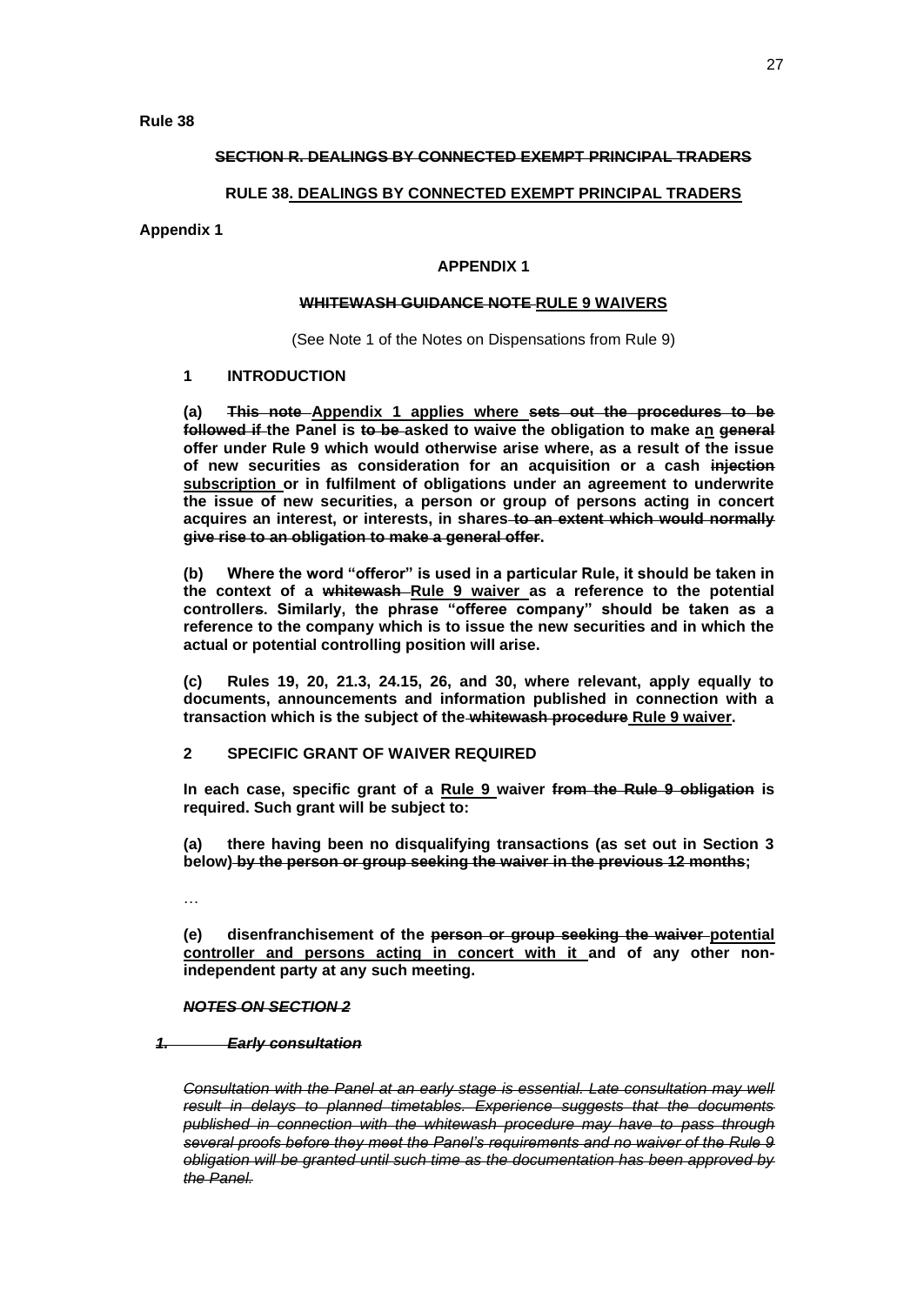#### *2. Other legal or regulatory requirements*

*Clearance of the circular in accordance with any other legal or regulatory requirement (for example, under the FCA Handbook) does not constitute approval of the circular by the Panel.*

# **3 DISQUALIFYING TRANSACTIONS**

**Notwithstanding the fact that the issue of new securities is made conditional upon the prior approval of a majority of the shareholders independent of the transaction at a general meeting of the company shareholders:**

**(a) the Panel will not normally agree to grant a Rule 9 waiver waive an obligation under Rule 9 if the person to whom the new securities are to be issued potential controller or any person acting in concert with that person it has acquired any interest in shares in the company in the 12 months prior to the proposed publication date of the circular relating to the proposals but subsequent to negotiations, discussions or the reaching of understandings or agreements with the directors of the company in relation to the proposed issue of new securities; and**

**(b) a Rule 9 waiver will not be granted, or will be invalidated if any acquisitions of interests in shares are made in the period between the publication of the circular and the shareholders' meeting.**

## **4 WHITEWASH RULE 9 WAIVER CIRCULAR**

**The circular must contain the following information and statements and comply appropriately with the Rules of the Code as set out below:**

…

**(b) full details of the number and percentage of shares in which the potential controller and persons acting in concert with it might become interested (together with details of the different interests concerned) maximum potential controlling position:**

**(i) where this is dependent upon the outcome of underwriting arrangements, it should be assumed that the potential controllers will, in**  addition to any other entitlement, take up their its full underwriting **participation; and**

**(ii) where convertible securities, options or securities with subscription rights are to be issued, the potential controlling position must be indicated on the assumption that only the potential controllers will convert or exercise the subscription rights, and will do so in full and at the earliest opportunity (the date of which must also be given);**

**(c) where the maximum potential shareholding resulting from the proposed transaction will exceed 50% of the voting rights of the company, specific and prominent reference to this possibility and to the fact that, subject to Section 7 below, the potential controllers may acquire further interests in shares without incurring any further obligation to make an offer under Rule 9 to make a general offer;**

…

**(e) a statement that the Panel has agreed, subject to shareholders' approval, to waive any obligations to make an general offer under Rule 9 which might result from the transaction;**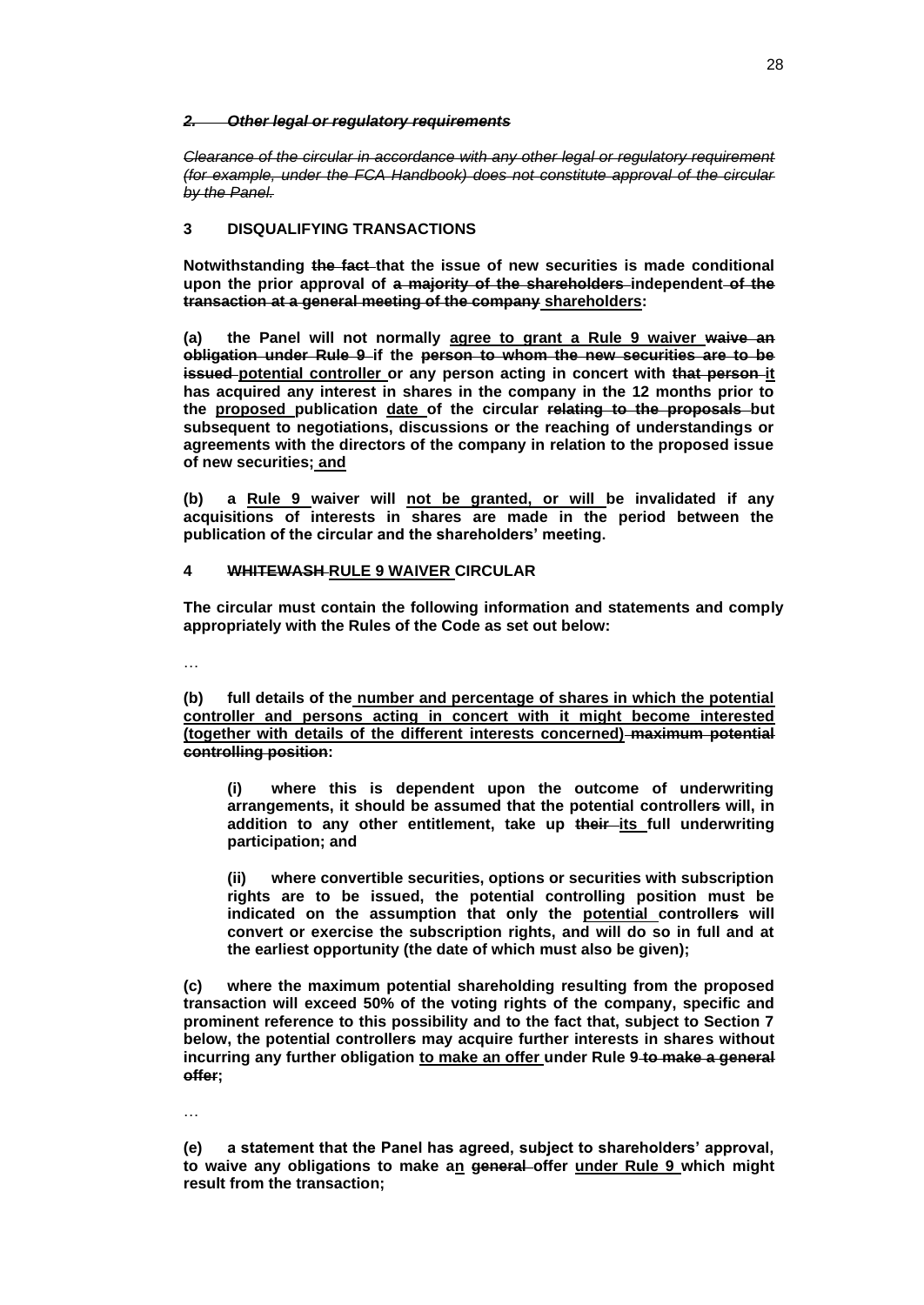**(f) a statement that, in the event that the proposals are approved at the shareholders' meeting, the potential controllers will not be restricted from making an offer for the offeree company, unless the potential controllers have has either:**

(i) made a statement that they do-it does not intend to make an offer **(see Rule 2.8), in which case full details of the statement must be included in the circular; or**

**(ii)** …

…

**(j) Rules 23, 24.2, 24.3, 25.2 and 25.3 (offeror intentions, financial and other information, and views of the offeree board). information which must include fFull details of the assets, if any, being injected must be included);**

…

## **6 ANNOUNCEMENTS FOLLOWING SHAREHOLDERS' APPROVAL**

**(a) Following the meeting at which the proposals are considered by shareholders, an announcement must be made by the offeree company giving the result of the meeting and the number and percentage of offeree the company's shares in which the potential controllers are is, or are is entitled to be, interested as a result.**

**(b) Where the final controlling position is dependent on the results of underwriting, the offeree company must make an announcement following the issue of the new securities stating the number and percentage of shares in which the potential controllers are is interested at that time.**

**(c) Where convertible securities, options or securities with subscription rights are to be issued:**

…

**(ii) following each issue of new securities a further announcement must be made confirming the number and percentage of shares in which the potential controllers are is interested at that time; and**

**(iii) the information in (i) and (ii) should be included in the company's annual report and accounts until all the securities in respect of which the Rule 9 waiver has been granted have been issued or it is confirmed that no such issue will be made.**

…

## **7 SUBSEQUENT ACQUISITIONS BY POTENTIAL CONTROLLERS**

**(a) Immediately** …

**(b) Where shareholders approve the issue of convertible securities, or the issue of warrants or the grant of options to subscribe for new shares where no immediate voting rights are obtained, the Panel will view the approval as sanctioning maximum conversion or subscription at the earliest possible moment without the necessity for the making of an offer under Rule 9. However, if the potential controllers proposes to acquire further interests in voting shares**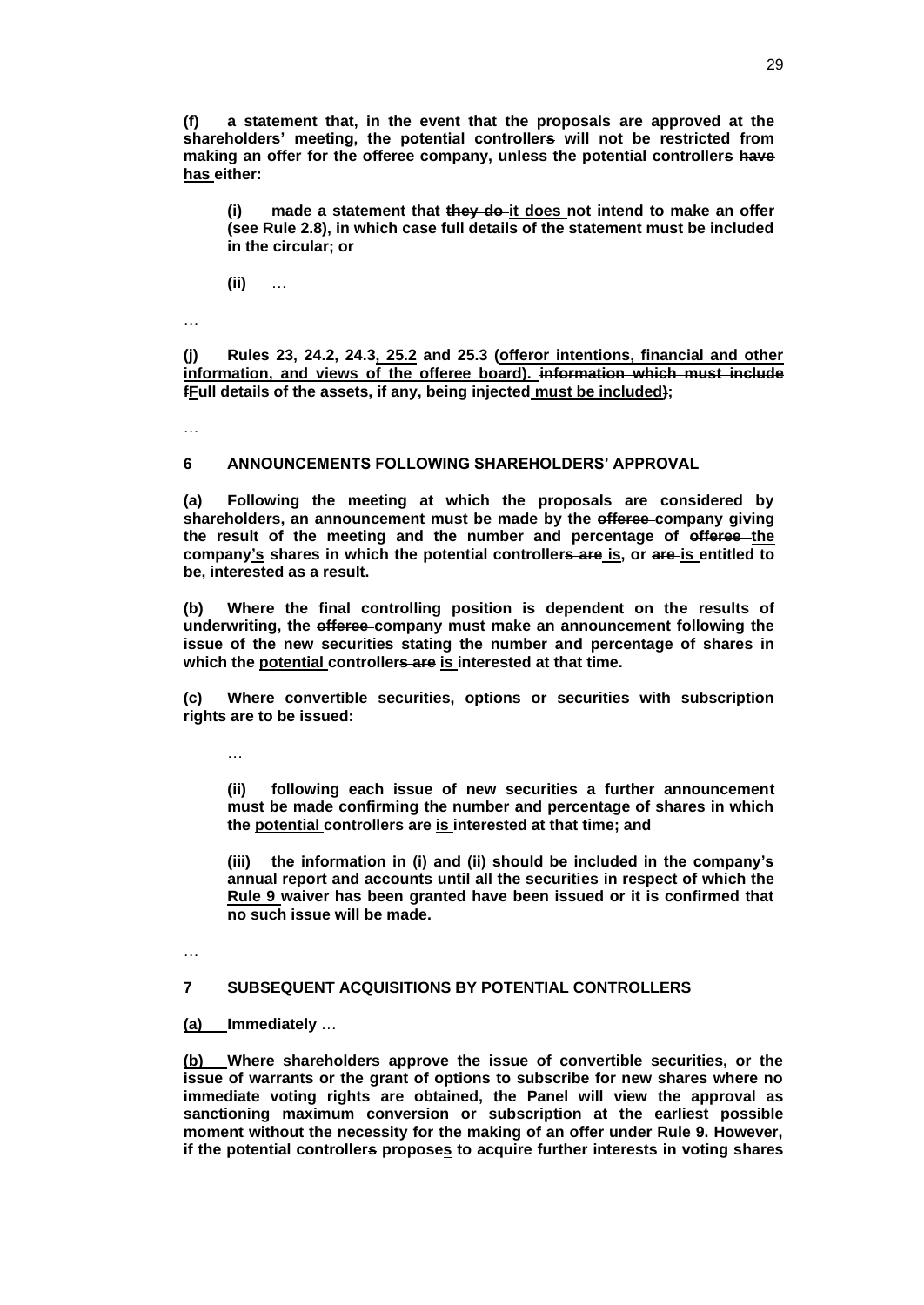**following the relevant meeting, the Panel should be consulted to establish the number of shares to which the Rule 9 waiver will be deemed to apply.**

**(c) (See also Note 4 on Rule 9.1 and Rule 37.1.)**

# **Appendix 2**

## **APPENDIX 2**

# **FORMULA OFFERS GUIDANCE NOTE**

- …
- **2 SPECIFICATION OF THE FORMULA**
- **(a) Since** …
- **(b) The Panel** …
- …
- **6 RULE 6**
- **(a) Since** …
- **(b) Calculation** …
- …
- **9 OFFEREE BOARD OBLIGATIONS**
- **(a) There** …
- **(b) Once** …

# **Appendix 4**

# **APPENDIX 4**

## **RECEIVING AGENTS' CODE OF PRACTICE**

- …
- **1 INTRODUCTION**
- **(a) This Code of Practice** …
- **(b) It is essential** …
- **(c) The principles and procedures** …
- **(d) Receiving agents** …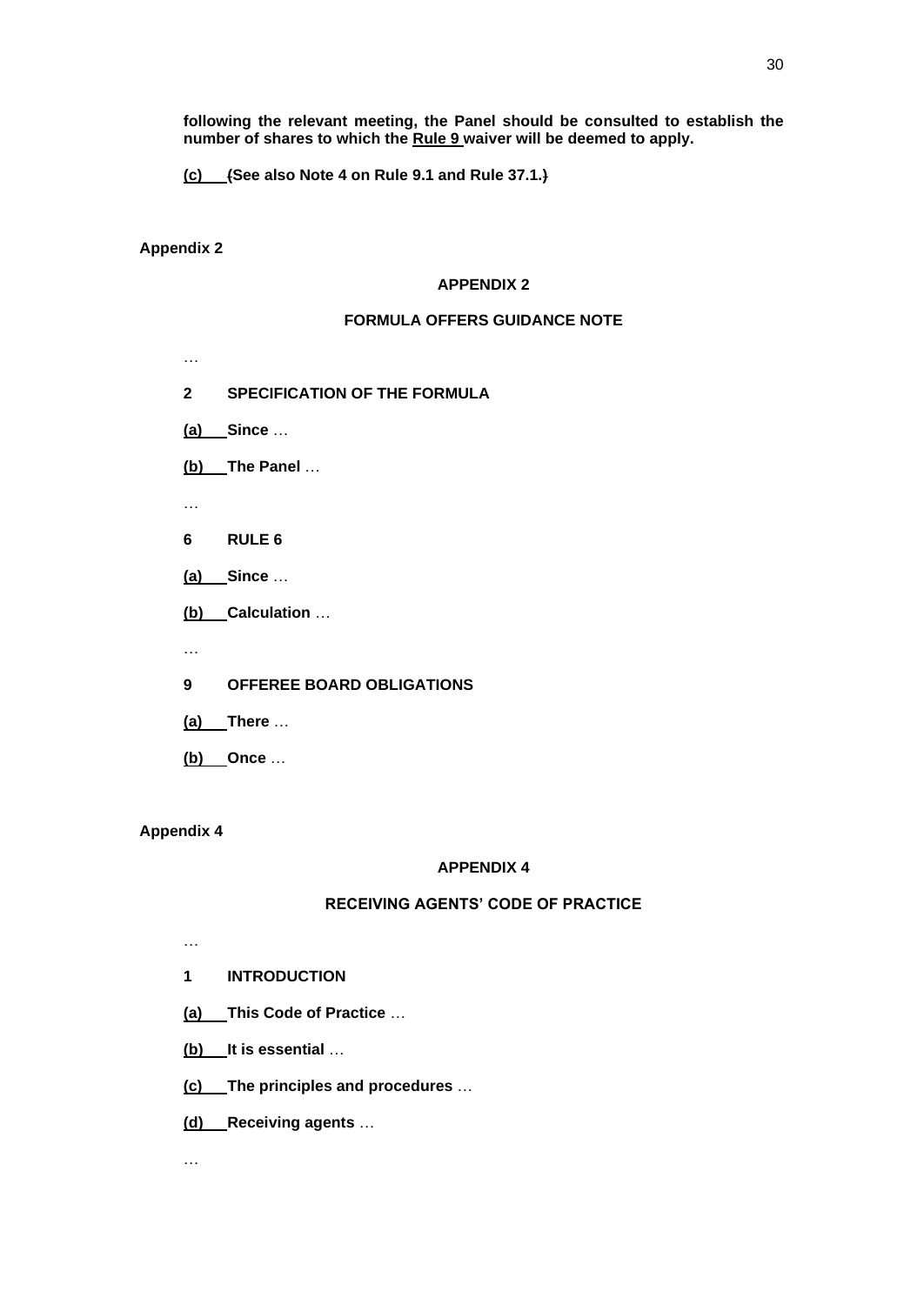#### **3 THE PROVISION OF THE OFFEREE COMPANY'S REGISTER**

…

**(b) The offeree company's registrar should also be instructed to keep the register as up-to-date as the register maintenance system will allow. CREST imposes certain obligations on registrars in this respect but for certificated holdings outside CREST the registrar should ensure that maintenance is such that it can comply with (c) to (e) below.**

…

**(c) From the date following the day on which a firm intention to make an offer is announced, the CREST operator will, after the appropriate request, make available to the offeror's receiving agent copies of all RURs generated in relation to the offeree company.**

**(d) As far as certificated holdings are concerned** …

**(e) From the final register day** …

**(df) Arrangements should be made** …

**Appendix 5**

#### **APPENDIX 5**

#### **TENDER OFFERS**

#### **1 PANEL'S CONSENT REQUIRED**

**(a) The Panel's consent is required for any tender offer. The Panel's consent will normally be granted where:**

**(ai) the tender offer could not result in the offeror and persons acting in concert with it being interested in shares carrying 30% or more of the voting rights of the company on the closing date of the tender; or**

**(bii) the tender offer is by a person holding shares carrying more than 50% of the voting rights of a company, is for less than all the shares carrying voting rights held by the minority and the Panel believes the circumstances justify the use of a tender offer.**

**(b) Where a tender offer to which this Appendix applies is made on a UK regulated market or a UK multilateral trading facility, this Appendix takes precedence over any requirements of the relevant market or facility for the conduct of tender offers. However, the resulting transactions will be subject to the relevant trade and transaction reporting rules and requests for delivery and settlement.**

**(c) This Appendix does not apply where a tender offer is made solely for the purpose of a company buying in its own shares.**